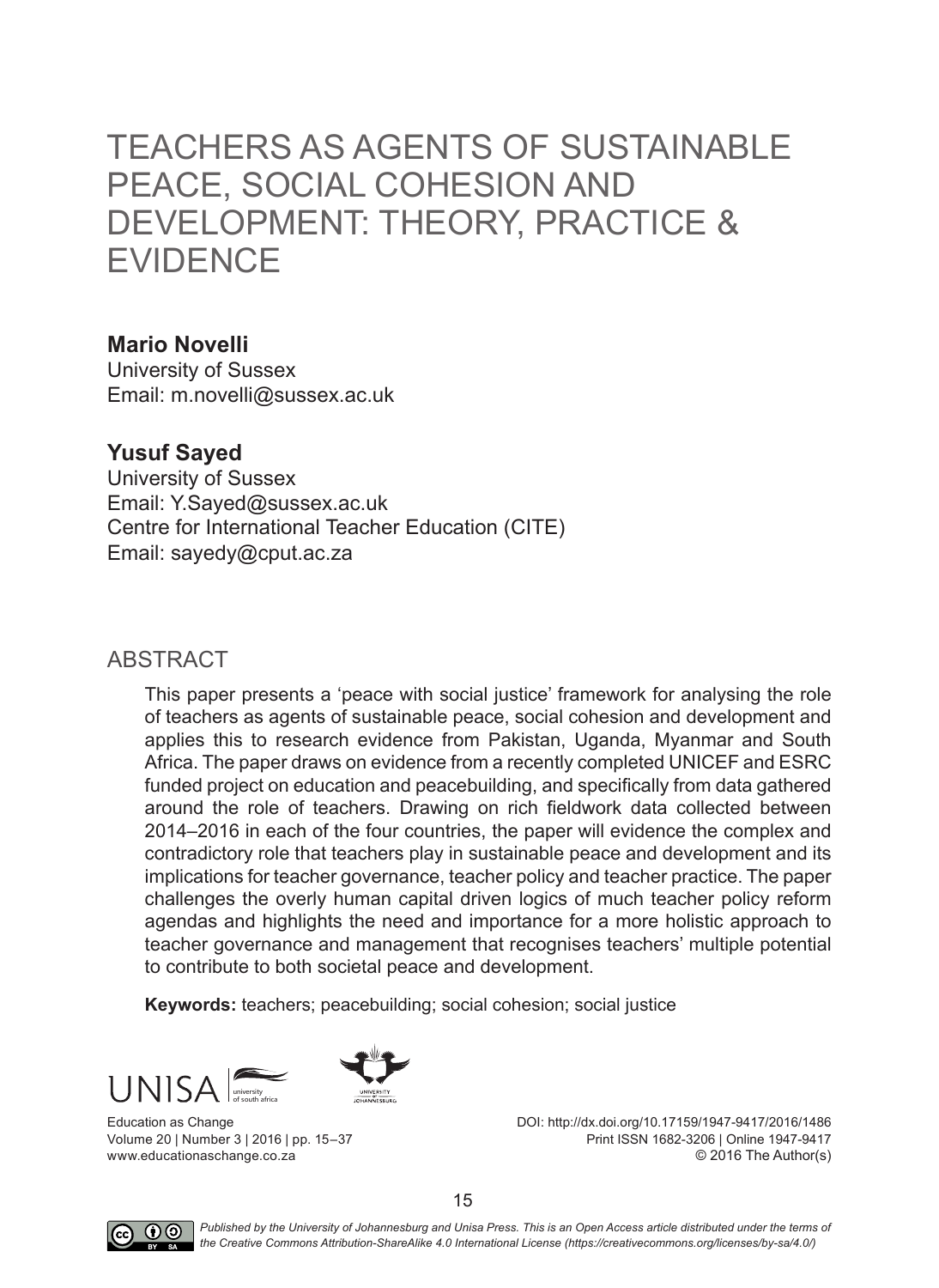# INTRODUCTION

Teachers are a key component of any education system, and quality teaching is a prerequisite for success (Barber & Mourshed 2007; World Bank 2012). However, teacher quality is often defined and reduced to student performance in national tests and closely linked to a human capital understanding of education's role in economic growth (Naylor & Sayed 2014). While the economy is important, we should not underestimate both the need for and the role of education and teachers in promoting peace, building social cohesion and promoting nation-building and national identity inside and outside the classroom (Novelli 2016). This issue is particularly pertinent at a time when global inequality levels are at historic highs (Piketty 2014), and where violent conflict, wars and terrorist violence are widespread.

In the recent endorsement of the education Sustainable Development Goals, this need is recognised:

4.7 By 2030, ensure that all learners acquire the knowledge and skills needed to promote sustainable development, including, among others, through education for sustainable development and sustainable lifestyles, human rights, gender equality, promotion of a culture of peace and non-violence, global citizenship and appreciation of cultural diversity and of culture's contribution to sustainable development.<sup>1</sup>

A broader perspective on teachers' role in promoting sustainable peace, social cohesion and development often focuses on the teachers' role in such things as life skills, citizenship and peace education, moral and ethical education, child protection, human rights, skills for sustainable livelihoods, challenging gender inequalities, and practising learner-centredness (Sinclair 2002; UNESCO-IIEP 2006, 2–3). While these are important concerns, which posit that dialogue, and mutual interaction and engagement in the classroom setting is important, it should also be acknowledged that strong forms of social cohesion and peacebuilding recognise the historic and structural inequities produced and reproduced in diverse contexts. Thus, promoting social cohesion in and through teaching needs to be structural as much as psychological, recognising that education and teaching in and of itself cannot remedy all forms of inequity, particularly when they are enduring, systemic, and structural in nature and that an holistic approach needs to combine the interpersonal with the struggle to transform unjust structures. However, we should also be aware of the limits of teachers' agency to effect change, and the limits of teachers to embrace all the roles that are currently being asked of them.

This paper explores teachers' potential and limits to be active agents of peacebuilding and social cohesion in and outside the classroom context exploring how such agency is both enabled and constrained in four diverse country policy contexts: Myanmar, Pakistan, South Africa and Uganda. The paper specifically explores the governance of teachers, their training and professional development, their recruitment and deployment,

<sup>1</sup> https://sustainabledevelopment.un.org/sdg4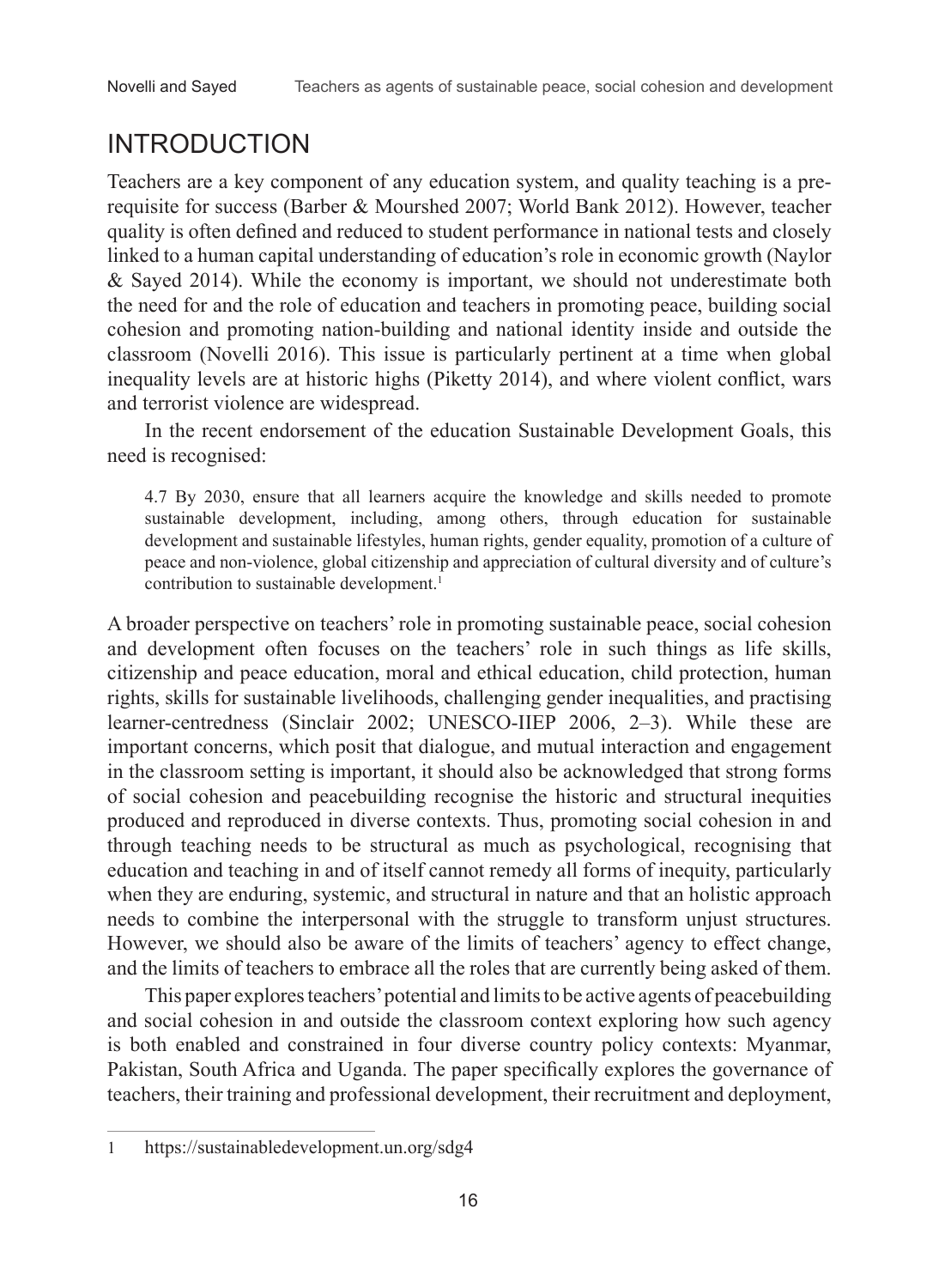their morale, terms and conditions and their role in promoting peace, reconciliation, social cohesion and violence mitigation in each of the countries.

The paper will proceed as follows. First, we outline our analytical approach to researching teachers in conflict-affected contexts. Second, we briefly outline the methodological approach carried out in the four country case studies and provide a brief background to each case. Third, we will present a synthesis of findings from the research that explores a range of key issues: teacher agency for peacebuilding, teacher recruitment and deployment, teacher training, and teachers and the curriculum. Fourth, we will distill some key conclusions from the research on the role and potential of teachers to contribute to social cohesion and peacebuilding.

### THE 4 R ANALYTICAL FRAMEWORK

This paper is underpinned by a 'peace and social justice' framework for researching education systems (Novelli, Cardozo, & Smith 2015), which provides a distinctive focus on the role of education in promoting peace, social cohesion and sustainable development from a '4 R's perspective', linking the analytical dimensions of Redistribution, Recognition, Representation and Reconciliation.

The approach emerged out of a broader critique of the failure of both the international peacebuilding and education communities to embrace adequately and unleash education's potential to promote peacebuilding and social cohesion. The former often see education as something peripheral to the core business of peacebuilding, that can come later – after security, democracy and markets have developed; and the latter see the peacebuilding and social cohesion role of education as something subordinated to its economic and human capital role (see Novelli & Smith 2011). In its stead, we argue for a more holistic approach to education's role, which can produce both a more sustainable peace and a more holistic education system equipped to tackle the huge social, economic, political, cultural and environmental challenges that we face.

This framework combines social justice and transitional justice thinking to develop a normative framework for the study of education and peacebuilding that recognises the multiple dimensions of inequality and injustice that often underpin contemporary conflicts and the need to address the legacies of these conflicts in and through education. The framework is rooted in broader and well-established peacebuilding thinking (Galtung 1976; Lederach 1995; 1997) on the need to address both negative peace (the cessation of violence) and positive peace (the underlying structural and symbolic violence that often underpins the outbreak of conflict). It also recognises the importance of addressing the 'legacies of conflict' in tandem with addressing the 'drivers of conflict', and the tensions between these two objectives.

Within conflict studies, there has been a long and heated debate on the relationship between inequality, injustice and violent conflict. The debate is often framed in terms of 'greed versus grievance' explanations, with the former suggesting that wars are driven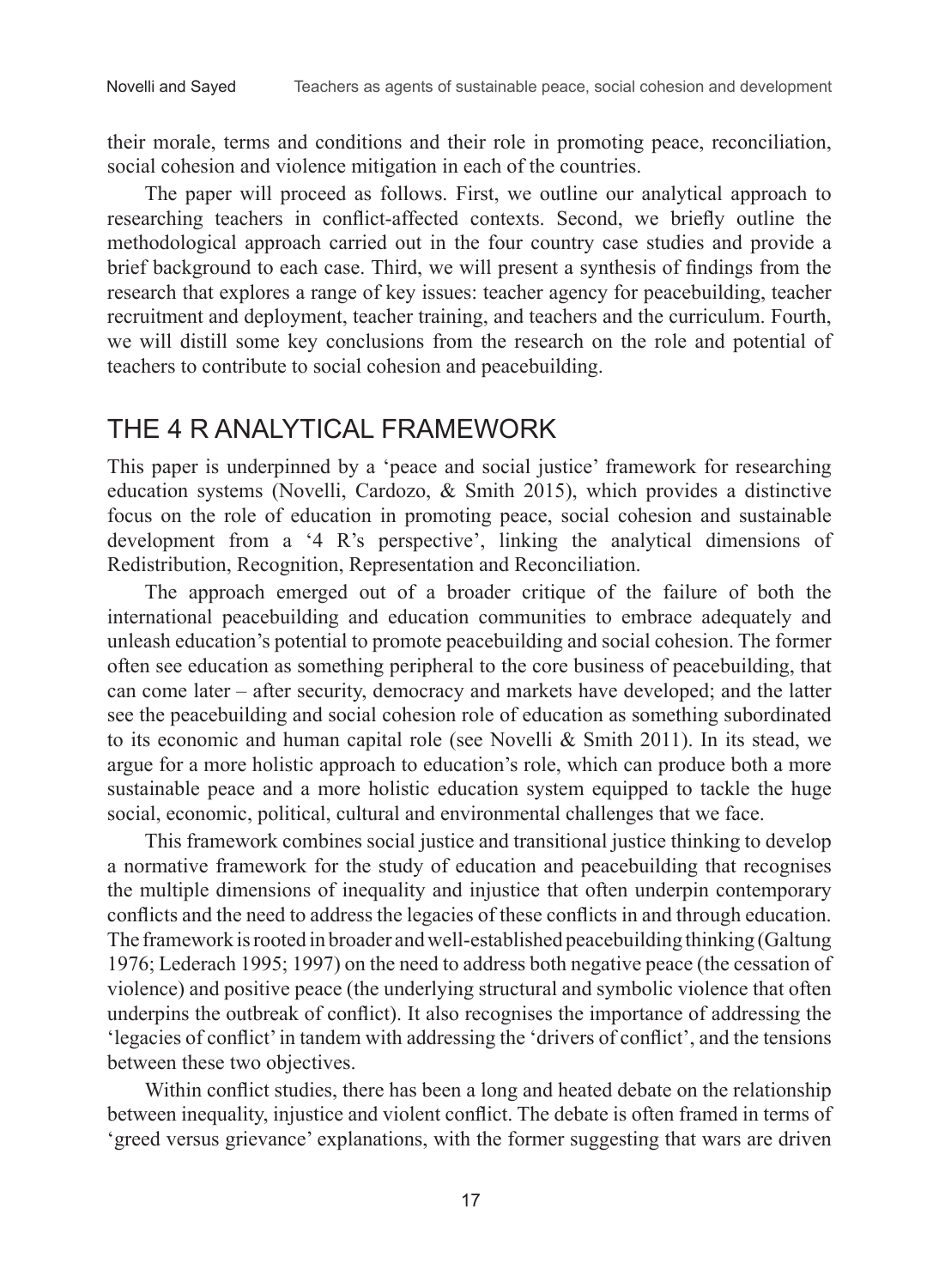less by justified 'grievances' and more by personal and collective 'greed' (Collier & Hoeffler 2004). Humans are viewed as engaged in conflict as 'economic agents' making cost-benefit calculations and trying to maximise returns on engagement in violent conflict. For these thinkers, the route to peace and security is not through addressing injustice, inequality and structural exclusion, but through increasing the cost of access to resources for violent actors. A strong critique of this work argues that horizontal inequalities (between groups) are important indicators for conflict outbreak (Stewart 2010), arguments supported by strong econometric evidence (Cederman, Wiedmann & Gleditsch 2011). Horizontal inequalities, which often relate to ethnicity, tribe, or religion, involve a range of dimensions: economic (access to land, income, and employment), political (access to political power and representation), social (access to public services), and cultural (respect for difference and identity, language rights, etc.). In armed conflicts, real or perceived horizontal inequalities can provide a catalyst for group mobilisation and uprisings. There is limited research on the relationship between education and inequality in the outbreak of armed conflict. However, recent quantitative research drawing on two international education inequality and conflict datasets (FHI 360 2015) demonstrates a robust and consistent statistical relationship, across five decades, between higher levels of inequality in educational attainment between ethnic and religious groups, and the likelihood that a country will experience violent conflict. However, this research is less able to identify causal mechanisms, or explain the complexities of understanding those. Therefore, as the authors note in their conclusions, there is a need to explore the multiple dimensions of inequality beyond just educational outcomes, as well as the different ways in which the education system might contribute to or alleviate conflict.

The 4Rs framework builds on this thinking, developing a normative approach that seeks to capture the multiple economic, cultural, political, and social dimensions of inequality in education and the ways in which these might relate to conflict and peace (see Novelli 2016; Novelli, Lopes Cardozo & Smith 2015). The framework combines dimensions of recognition, redistribution, representation, and reconciliation, linking Fraser's (1995; 2005) work on social justice with the peacebuilding and reconciliation work of Galtung (1976), Lederach (1995; 1997) and others, to explore what sustainable peacebuilding might look like in post-conflict environments. The examination of inequalities within the education system seeks to capture the interconnected dimensions of the '4 Rs':

- **Redistribution** concerns equity and non-discrimination in education access, resources, and outcomes for different groups in society, particularly marginalised and disadvantaged groups.
- **Recognition** concerns respect for and affirmation of diversity and identities in education structures, processes, and content, in terms of gender, language, politics, religion, ethnicity, culture, and ability.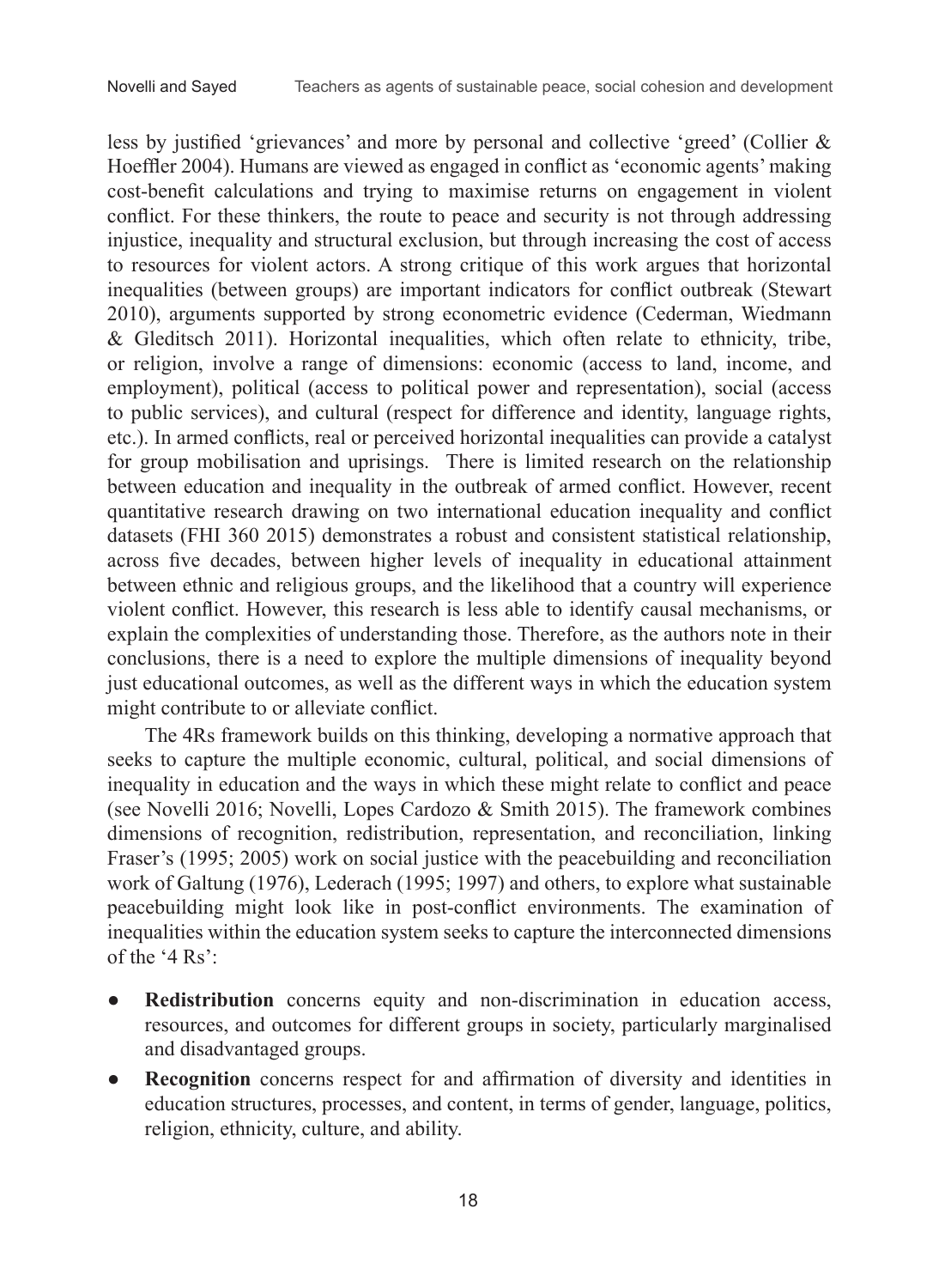- **Representation** concerns participation, at all levels of the education system, in governance and decision-making related to the allocation, use, and distribution of human and material resources.
- **Reconciliation** involves dealing with past events, injustices, and material and psychosocial effects of conflict, as well as developing relationships of trust.

The framework provides a useful tool to analyse the extent to which education might support cross-sectorial programming for conflict transformation and as an analytical tool for the education sector. In Table 1, below, we outline some of the types of 'teacher' related issues that are pertinent from this perspective for this paper's focus.

|                                                                                   | To what extent is education supporting teacher agency for<br>peacebuilding? (potential 'indicators')                                                                                                                                                                                                      |
|-----------------------------------------------------------------------------------|-----------------------------------------------------------------------------------------------------------------------------------------------------------------------------------------------------------------------------------------------------------------------------------------------------------|
| <b>Redistribution</b><br>(addressing<br>inequalities)                             | • Equitable resource distribution as well as vocational and<br>developmental opportunities for teachers from diverse identity groups<br>Targeted deployment and recruitment to redress inequities<br>• Capacity development to effectively address inequalities in the<br>classroom, and the school       |
| <b>Recognition</b><br>(respecting<br>difference)                                  | Diversification of the teaching work force<br>Empowering teachers to recognise and respect differences<br>• Empowering teachers to communicate differences empathically and<br>conflict-sensitively                                                                                                       |
| <b>Representation</b><br>(encouraging<br>participation)                           | • Ensuring opportunities of participation and representation of teachers<br>in education structures, across backgrounds and identity groups<br>• The right to join trade unions<br>• Participatory school culture and administration<br>Enabling teachers to foster active participation in the classroom |
| <b>Reconciliation</b><br>(dealing with<br>past, present and<br>future injustices) | • Teaching the past, present and future<br>• Understanding one's own positionality when teaching the past,<br>present and future<br>• Healing and 'understanding that humanises'<br>• Teaching multiple narratives and histories                                                                          |

**Table 1:** Analysing teachers' agency through the 4 Rs

## **METHODOLOGY**

This paper is part of the work of the Research Consortium on Education and Peacebuilding, which was co-led by the Universities of Amsterdam, Sussex and Ulster, and supported by UNICEF's Peacebuilding, Education and Advocacy (PBEA) programme as well as a ESRC-DFID Pathways to Poverty Alleviation Research Grant led by the University of Sussex (2014-2016). The University of Sussex led the research theme on teachers. The consortium carried out extensive fieldwork between September 2014 and July 2015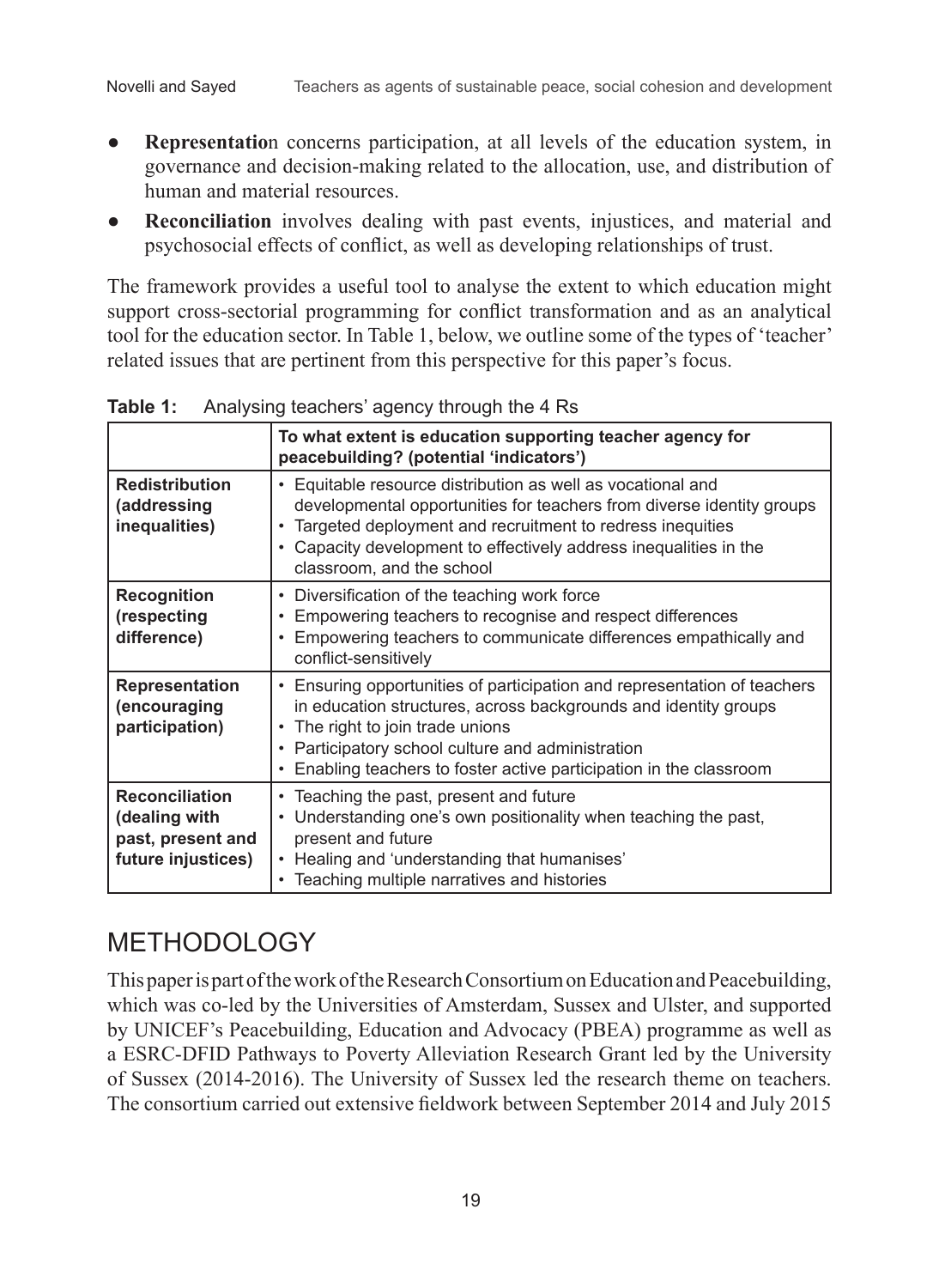in four countries: Myanmar, Pakistan, South Africa and Uganda in partnership with colleagues in each of the participating countries.<sup>2</sup>

The overarching aim of the teachers' study was to identify elements of education policy interventions that have enabled teachers to become active agents of peacebuilding in conflict-affected countries that may inform future interventions and vice-versa, and to identify those policies that appear to be undermining teachers' agency. The research adopted a qualitative approach, drawing on a range of data sources including one-toone interviews with diverse education and peacebuilding stakeholders in each country, focus groups with teachers and students, paper-based questionnaires for teachers, lesson observations (at teacher education institutions), analysis of existing statistical datasets, and policy documents. This approach enabled the inclusion of multiple and comparative perspectives, with hundreds of student-teachers, policy makers, facilitators/teachers/ principals participating in the study across the four countries. Throughout the research process, from conception to completion, we also engaged with a wide range of national and international stakeholders: international agencies, national government officials, INGOs, NGOs, teachers, youth and students.

## COUNTRY CASE STUDIES: BACKGROUND

The four country case studies provide a high degree of contrast relating to the relationship between education and peacebuilding, in terms of geographical diversity, the nature and temporality of the conflict contexts and the drivers and root causes that underpin them. They also offer a rich terrain for understanding the capacity and commitment of different states to effect durable peace and social cohesion in and through education. South Africa emerged out of the struggle against apartheid, a conflict rooted in racism and social exclusion, whose legacies and inequalities remain more than two decades after the cessation of armed conflict. South Africa provides us with a rich resource to reflect more historically on the challenges and possibilities for the education system to contribute to promoting sustainable peacebuilding. Uganda, another country in Africa, remains divided between a peaceful South and Central region and a Northern region that has suffered a series of punctuated armed conflicts for almost three decades. Pakistan, in South Asia, is a huge country that has suffered from a series of conflicts in recent years, linked to instability in Afghanistan, the global 'war on terror', regional tensions with its neighbour India and violent internal political unrest. Finally, Myanmar presents us with a case study from South East Asia, of a country on the brink of entering a postconflict period after decades of highly authoritarian military rule, challenged by a range of armed and non-armed ethnic and political movements.

<sup>2</sup> The full reports and further background to the research consortium are available at https://educationanddevelopment.wordpress.com/rp/research-consortium-education-andpeacebuilding/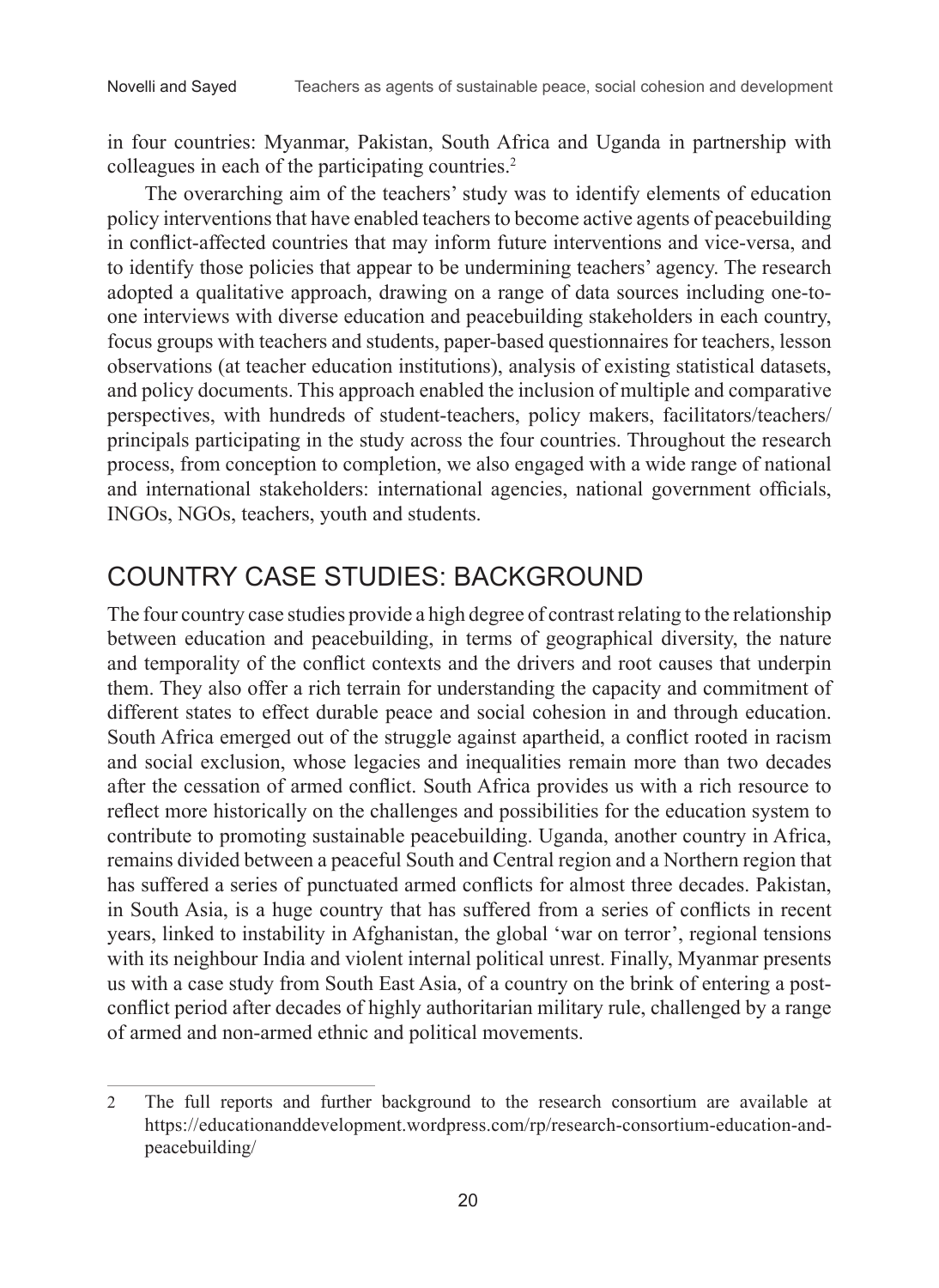### CROSS-CASE ANALYSIS: TEACHERS, SOCIAL COHESION AND PEACEBUILDING

In this section we draw out some emergent issues in relation to the role of teachers as agents of social cohesion and peacebuilding and the insitutional networks within which they are embedded. Data from all four countries is retrieved from our country reports (see: Higgins et al. 2015; Durrani et al. 2015; Sayed et al. 2015; Datzberger et al. 2015).3

### Teacher agency and peacebuilding

First, what is clear from the case studies is that we cannot begin to talk about teacher agency and peacebuilding without locating the discussion contextually and in relation to several context specific issues including teachers' status, morale, motivation and pay and conditions. While these conditions are not unique to conflict-affected contexts, they are often intensified in these situations due to resource constraints and weak governance systems. In all cases, but to differing degrees, teachers face a situation of declining status, where teaching as a profession is often entered into reluctantly, where attrition rates are high, where demands are ever increasing and where pay is both low and irregularly delivered, and conditions are increasingly being eroded. Ironically, this low status in some locations – Pakistan and South Africa – has led to the increased feminisation of the profession, and we should be cautious of seeing this as a positive outcome. In Uganda low morale appears linked to high attrition rates, high absenteeism and low motivation, which inevitably erode teachers' potential to be moral leaders and agents of change. Uganda's legacy of tribalism associated with nepotism also impacts on teachers' understanding of their role and agency. Even in Myanmar, where the status of the profession was higher, this has been undermined by chronic underinvestment in the education sector as a whole, despite recent salary increases. Furthermore, we should also be cautious of generalising teachers' experiences, as conditions of work, class sizes, and social challenges vary widely within countries, as evidenced clearly in the data on South Africa. In Myanmar, there are palpable differences in morale and motivation between state and non-state schools, reflecting the role of education in ethnic struggles and a more political conceptualisation of the teaching vocation in these schools. In Pakistan, there appear to be real differences in pay and conditions between the state and private sector, with serious gender inequalities within the private sector. In Uganda the private–public divide is also significant, impacting on the equitable distribution of teachers and on teacher motivation.

We can draw a number of conclusions in terms of redistribution, recognition, representation and reconciliation from the broad data. First, though the issue varies in degrees both between and within countries, inadequate redistribution of resources

<sup>3</sup> Full country reports available at https://educationanddevelopment.wordpress.com/rp/ research-consortium-education-and-peacebuilding/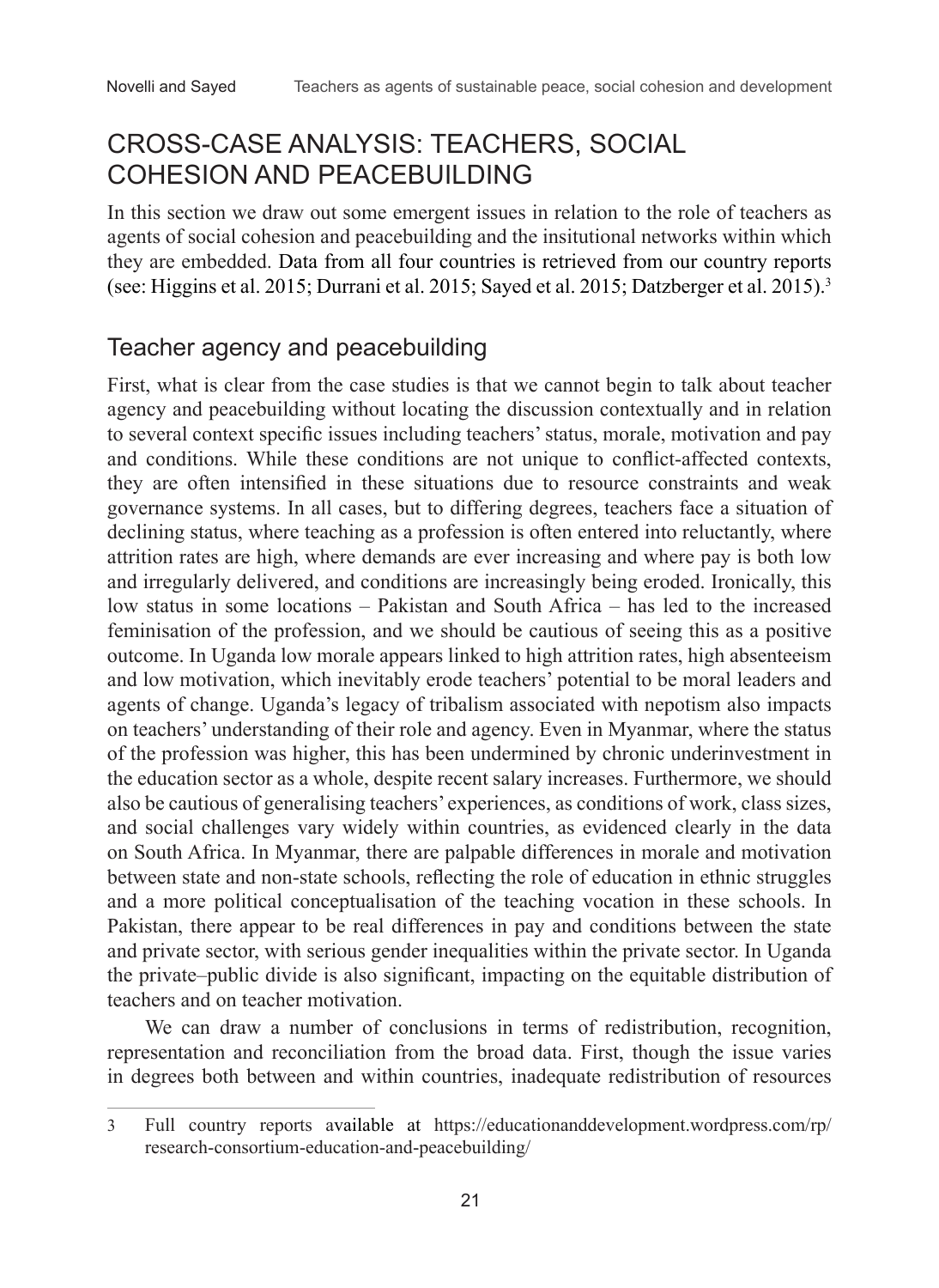is central to teachers' own sense of well-being, both in terms of resources directed towards teachers themselves and the education system more generally. Issues of status and the recognition that teachers feel in society for their profession, compounded by low pay and poor conditions often further demoralise teachers and limit their potential as agents of social cohesion. While many teachers express commitment to teaching and see their work as a vocation, this becomes undermined when pay, conditions and status are eroded, particularly when teachers are marginalised from key decision-making processes and their representation is undermined. One can see from the Myanmar case that many of the teachers working in ethnic schools maintain high levels of motivation due to political commitment, but increasing demoralisation seems prevalent across cases. This undermining of teachers inevitably weakens their chances of being active agents of reconciliation and social change.

Second, what is evident is the need to locate our understanding of teachers within complex local and national histories. As such, peacebuilding interventions need to be context specific acknowledging how individuals' and groups' attitudes and values have been formed and shaped by particular conflict-ridden histories. Everything in South Africa, teachers included, remains influenced by the legacies of colonialism and apartheid, and the complexity of gender, race, ethnicity and class relations manifest themselves in multiple ways, impacting on teacher agency for social cohesion and peacebuilding. In Pakistan, an assimilationist and gendered national ideology limits teachers' capability as agents of inclusion. In Myanmar, the complex history of struggle against authoritarianism and the balance of social forces enters the classroom both in the state and non-state sectors, with very different effects. Peacebuilding and social cohesion tensions emerge from all of these challenges. Policies intended to vindicate representation and recognition issues – particularly in South Africa and Myanmar – might come into tension with policies that seek to smooth over difference and build national unity. Similarly, policies of redistribution, encouraging teachers to work in remote areas, might produce resentment from local communities who see their identities threatened by the cultural and lingusitic differences that teachers coming from outside bring.

Third, national and global policy influences appear to inhibit or facilitate teacher agency in peacebuilding and social cohesion. Global discourses of quality and efficiency contrast with the need to redress inequities and promote redistribution; ideas of promoting 'meritocracy' (even if a positive attempt to redress cronyism and nepotism in the sector – as in Pakistan) appear to reinforce inequalities in the representation of minorities or under-represented groups. Even where there are serious national efforts to redress historical under-representation, these measures can be undermined locally through the political agency of actors unwilling to change and vice-versa.

Fourth, and in the context of the above complexities, there appears to have been a series of interventions in all contexts over the years to expand the role and function of teachers – from election monitors, HIV awareness transmitters, conflict mediators, and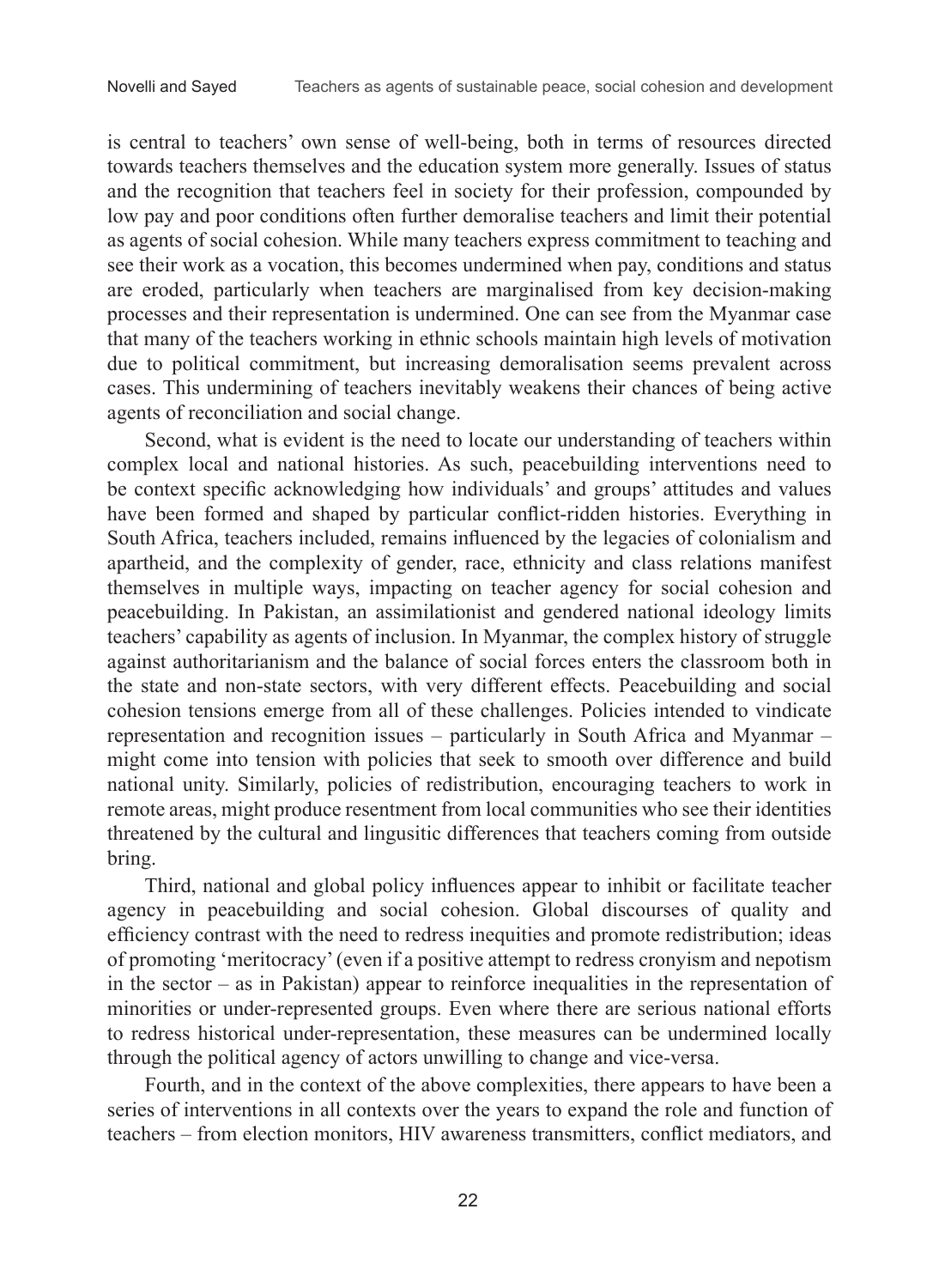counsellors to social workers – that can at times be seen as over ambitious. The question must be raised as to how much we can expect a teacher to do, particularly those in the most challenging environments – which are precisely where their role as peacebuilder and agent of social cohesion is most needed.

#### Teachers and violence

A complex picture of teachers' relationship to physical violence emerges from the research. Across the studies we can see teachers as victims of violence at a range of levels and of a variety of types: from victims of political violence – perpetrated by state and non-state actors alike, and gender-based violence to victims of student attacks, crime and gang-based violence, and finally as victims of symbolic violence through discrimination in relation to their cultural, race, ethnic, linguistic or socio-economic backgrounds. Similarly, teachers also appear as perpetrators of violence, particularly through engagement in corporal punishment and gender-based violence on students. There is also evidence in some countries of violence and gender-based violence perpetrated by teachers on fellow teachers. Furthermore, teachers may enact symbolic violence through discrimination in relation to the cultural, race, ethnic, linguistic or socio-economic backgrounds of students. The drivers of violence are clearly mediated through widely different contexts, which themselves reflect broader societal norms and values and complex histories of violence within which teachers are located. In all contexts, discussing and reporting violence in its different forms often remains a taboo subject and lack of evidence should not fool us into thinking there is not a problem.

In Pakistan, teachers have been victims of direct violent political attacks by design or default – where education institutions and the education system is caught up centrally in the fallout from the conflict in Afghanistan and the broader 'war on terror', particularly, though not exclusively, in the Northernmost regions. In this context teachers and education institutions are often perceived as representative of an external 'Western' education system, perceived as collaborators with external powers – outposts of the state ‒ 'threatening' particular Muslim identities. In Myanmar, particularly in the more conflict-affected regions, teachers feel vulnerable to attacks in militarised areas, and others feel threatened by the local community, fearing being seen – as in Pakistan – as civil servants and outposts of the state. In South Africa, the legacy of apartheid, where state sponsored terrorism and political violence was widespread and structural inequality inscribed in the state, appears to have had profound effects on the post-conflict environment, where arguably violence has become normalised in everyday life. In this context attacks on teachers by pupils is widespread. This type of student on teacher violence is not documented in the other case studies.

The most prevalent form of violence that emerges across the case studies is that of teacher on student violence through corporal punishment. This appears widespread and culturally accepted in most of these contexts, despite national legislation in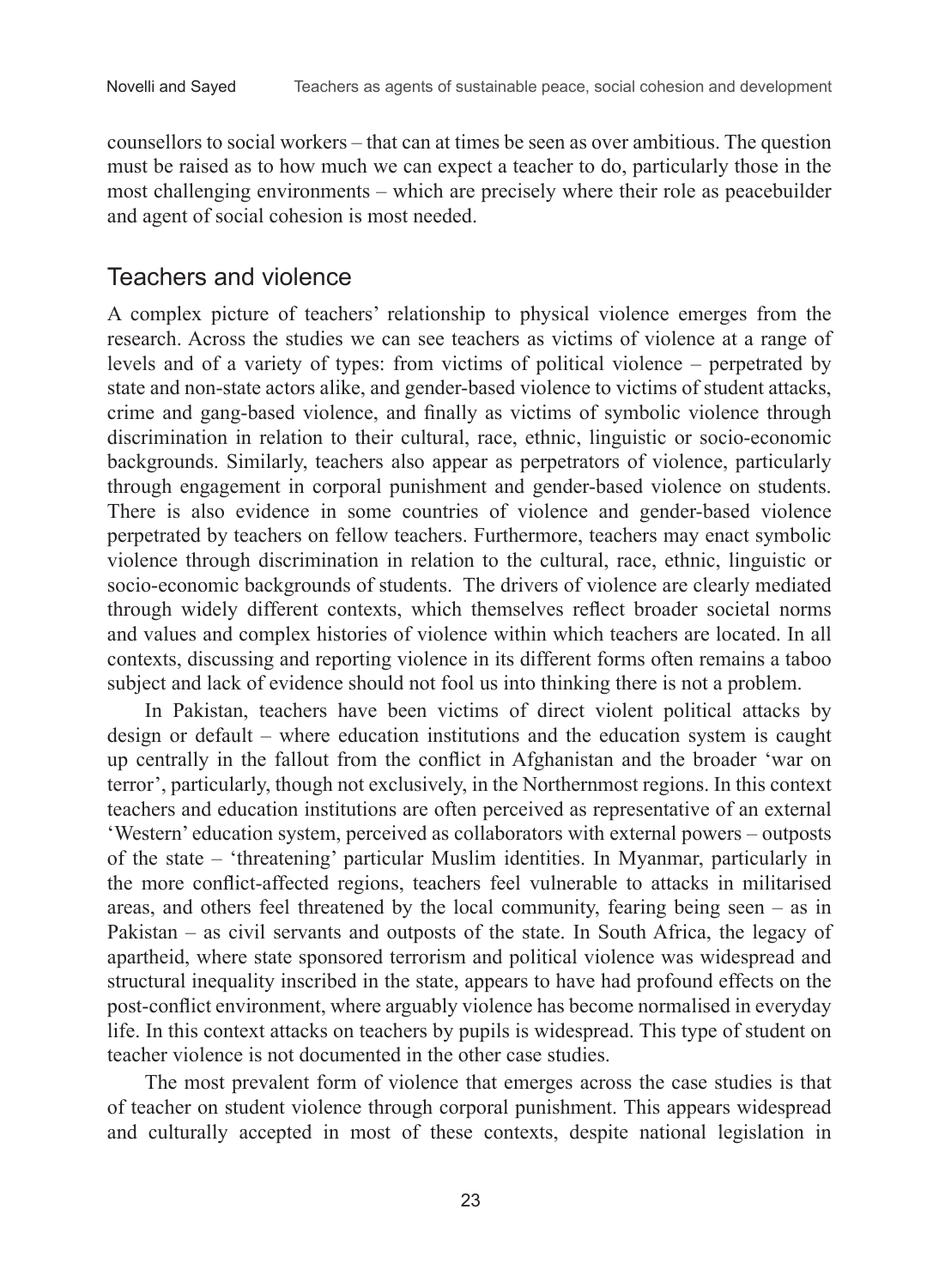several contexts to prohibit its use. In Pakistan, ambiguous state responses to corporal punishment reinforce the pervasive culture of corporal punishment in schools, leading many students to drop out of education. In Uganda Corporal punishment was banned in 2008. Nevertheless, it remains a dominant practice, with a MoESTS study in 2012 finding that 74 per cent of children in primary school and 75 per cent in secondary reported being caned (UCRNN 2014). The cases of Myanmar and South Africa suggest similar findings. This appears to be a central domain where better and more informed teacher training and professional development could assist in challenging the practice and breaking cultures of violence in schools.

Gender-based violence appears as a key issue in all contexts, and one that is underreported due to its taboo status. Evidence in both South Africa and Uganda point to a significant prevalence of teachers engaging in GBV against students and colleagues, including transactional sex for grades incidents. In South Africa, the evidence appears particularly damning, though this might reflect research focus and interest, which may not have been similar in Pakistan, Uganda and Myanmar. In recent years, South Africa refined its legal framework to address the problem, legislating dismissal for teachers who carried out GBV on colleagues or students, and banned relationships with students where teachers were employed. However, weak implementation has meant that this had little impact on the ground. Furthermore, teaching, as a feminised profession, where men in all contexts appear more prevalent in management roles, facilitates teacher on teacher GBV as some men use their positional power to pressure and coerce female colleagues.

These different and complex modes of violence all in their own ways undermine peacebuilding and social cohesion and seem to all circulate around issues of identity, status and the exercise of power to try to produce certain desired outcomes. Whether that be armed groups over teachers and students, male teachers over female teachers, teachers over students and students over teachers. The pervasive nature of violence in many of the country case studies inevitably undermines processes of sustainable peacebuilding inducing both fear and the potential for retribution and the cyclical transmission of cultures of violence from teachers to students to communities and vice versa.

### TEACHER GOVERNANCE

Teacher recruitment and deployment are an important component in the relationship between education, social cohesion and peacebuilding. Questions of who has access to initial teacher training and the contents therein, the degree to which trainees and established teachers have opportunities to experience diverse environments and where they are subsequently employed, influence equality in relation to ethnic, regional, gender and socio-economic representation in the system. Once in post the distribution of teachers from different backgrounds, and their preparedness to work in a range of settings will influence the diversity experienced by the children and young people they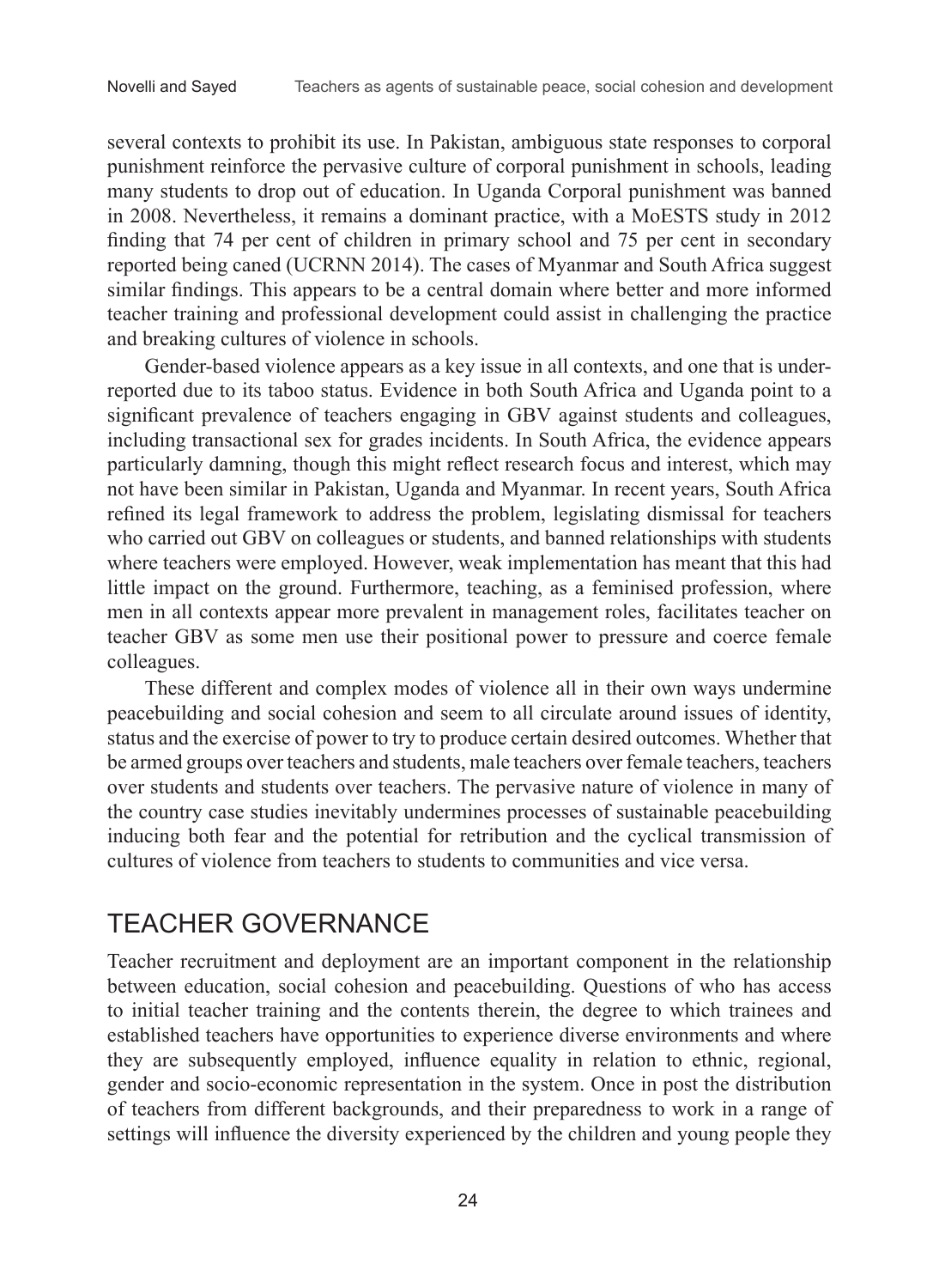teach. Therefore, it is vital to consider challenges experienced by each country in this regard. From the data on teacher governance gathered, the two key cross-cutting issues in all the four countries are related to 'equity' and 'attention to context'.

### Equity

In Pakistan (see Durrani et al. 2015), both teacher recruitment and deployment in the country have historically raised issues for quality and equity due to clientelism and political intervention, partly linked to teachers' roles as election officers. As a remedy, a merit-based system was introduced, but was poorly designed to address redistribution and recognition issues, thus reinforcing gender and ethnicity imbalances. There are also issues with the representation of women, disabled and religious minorities in the teaching profession. The policy intervention only makes provision for quotas and though these may be necessary they are insufficient. Additional steps beyond the quotas would be required to facilitate the inclusion of those who are under-represented in the profession.

In South Africa (see Sayed et al. 2015) the legacy of inequalities under apartheid and an ANC government committed to redressing this has led to more equity-based policy interventions. However, results have been mixed. Between 1994 and 1999, the state undertook two main interventions to rationalise both recruitment and deployment and address the unequal remuneration between racial and gender groups. The intervention between 1994 and 1999, that aimed to rationalise both recruitment and deployment and address the unequal remuneration between racial and gender groups led to a reduction in the teaching force as teachers left the profession rather than accept redeployment and it increased budgets which had adverse effects on other inputs such as teacher/learner ratios. The Teachers Rural Incentive Scheme (TRIS) had similar objectives, and mixed results. PPNS (post provisioning norms) were introduced as a mechanism to ensue a fairer distribution of teachers in relation to both subject shortgages and geographical inequities. Chisholm (2009) contends that PPNs entrenched the relative advantage of schools favoured during apartheid because the mechanism worked to the benefit of schools that have highly qualified teachers and could recruit more. This is exacerbated by the low attractiveness of teaching, poor working conditions, low salaries, inefficient teacher recruitment and retention processes, as well as deployment systems in place at provincial and school level militating against rather than promoting equity. The Funza Lushaka Bursary Programme (FLBP) is a multi-year, service-linked bursary scheme designed to raise the number of newly qualified teachers entering schools particularly in poor and rural areas, by offering full-cost bursaries to eligible students who enrol in specific ITE programmes. There are several challenges in implementing this policy. A key conceptual challenge for the FLBP is that it acts as a compromise between an incentive for broad-based teacher training, an incentive for teachers to choose to work in rural areas and an incentive for teacher training to address skill-shortages in the economy (maths and science). As such it has been introduced to work as a general incentive to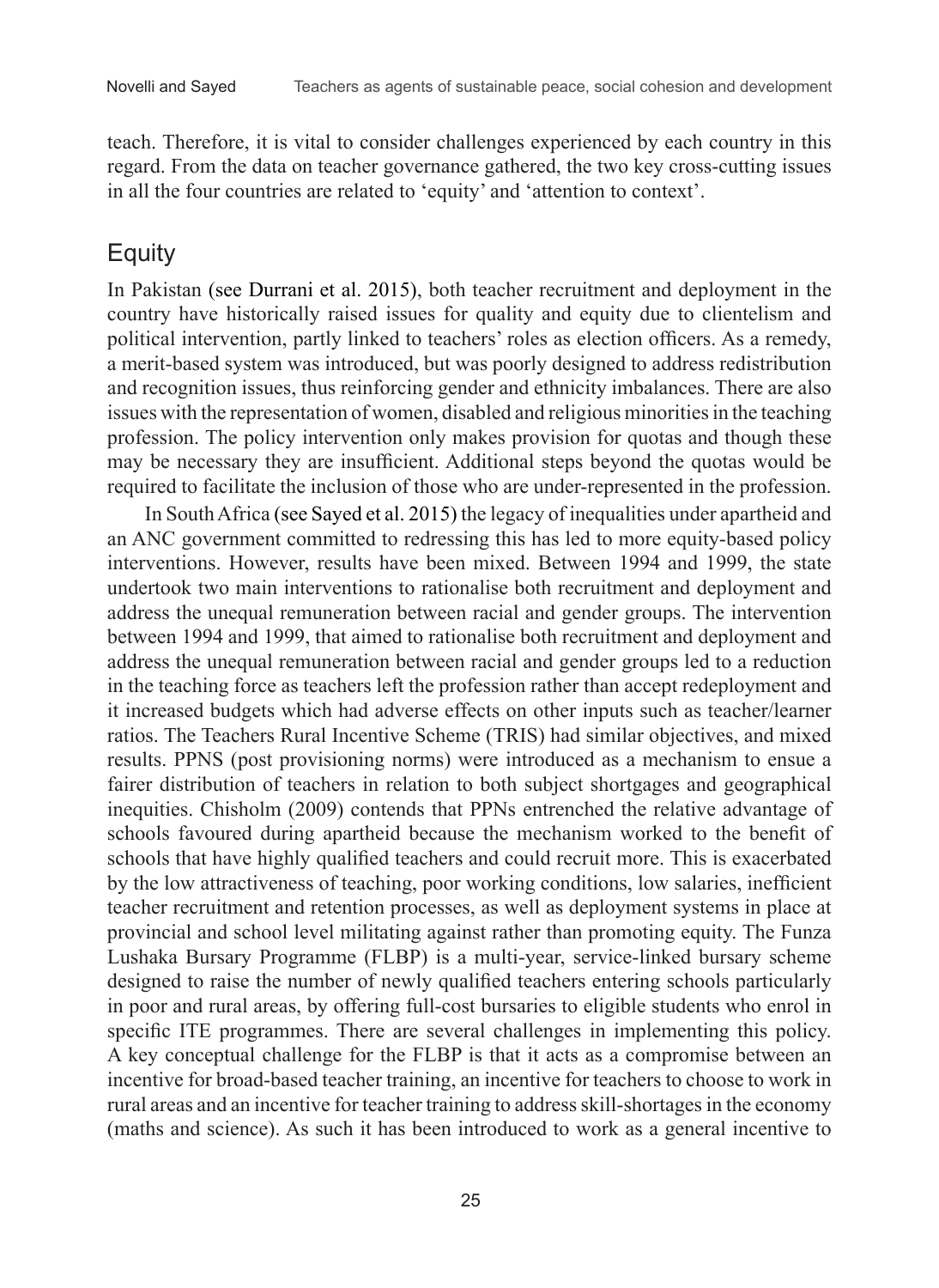attract students to the teaching profession. Ensuring that graduates teach certain targeted subjects/phases/geographies has been a struggle. Whilst the strategy may be working well in terms of increasing enrolment rates and the overall shape of new graduates, this does not necessarily lead to effective absorption, retention or utilisation.

In Uganda (see Datzberger et al. 2015), as with many of the other countries, teacher shortages are acute and unevenly distributed, with the North and East most affected. A lack of targeting is a factor in imbalances found in teacher recruitment. In response to the challenges a variety of schemes have been set up to incentivise rural and remote deployment. The Hard to Reach Hard to Stay allowances have been offered to teachers in remote areas since 1997. However, as early as 2007 a World Bank review found that the strategy was not achieving these objectives. From the Ugandan case it appears local hostility to external teachers being deployed, linguistic and cultural differences, and security and suitability of conditions all mediate against success.

In Myanmar (see Higgins et al. 2015) there is a sense of inequities in resources and provision of teachers between the government, monastic, ethnic and community education systems. The policy of financial incentives does not seem to work because it does not seem to resolve the disparity in educational conditions ‒ a combination of harsh conditions, challenging relationships with school leaders and a lack of affordable accomodation and unrealistic expectations towards teachers' multiple roles. Gender is also a factor with younger females hesitant to travel to remote schools, for reasons of personal safety or family obligations. As a result of a lack of demand, it is often the least qualified and youngest teachers who are sent to some of the most challenging environments, which might further reinforce inequities in outcomes.

### Attention to the context

In addition to the issue of equity discussed above, there is a sense that the internationally driven, neoliberal-inspired efficiency agenda that drives much of the reforms in all the four countries is not responsive to the needs of the local communities and teachers. The efficiency agenda does not seem to take into account the support required by teachers in difficult working conditions. Often the competencies-based frameworks are developed with an image that is much more favourable to relatively resourced schools than the actual under-resourced school reality most teachers face in conflict-affected contexts (Higgins et al. 2015). In Pakistan, the merit based system poorly addresses redistribution and recognition issues, thus reinforcing gender, and ethnicity imbalances. In South Africa the policies do not take account of institutional cultures reinforcing racial inequities. Moreover, local communities may distrust the neoliberal view of the role of teachers embedded in current education reforms, associating them with a loss of local values, an erosion of the local conceptions of the role of teachers, thus underestimating the dedication to service amongst teachers that is strongly linked to local moral and intellectual traditions.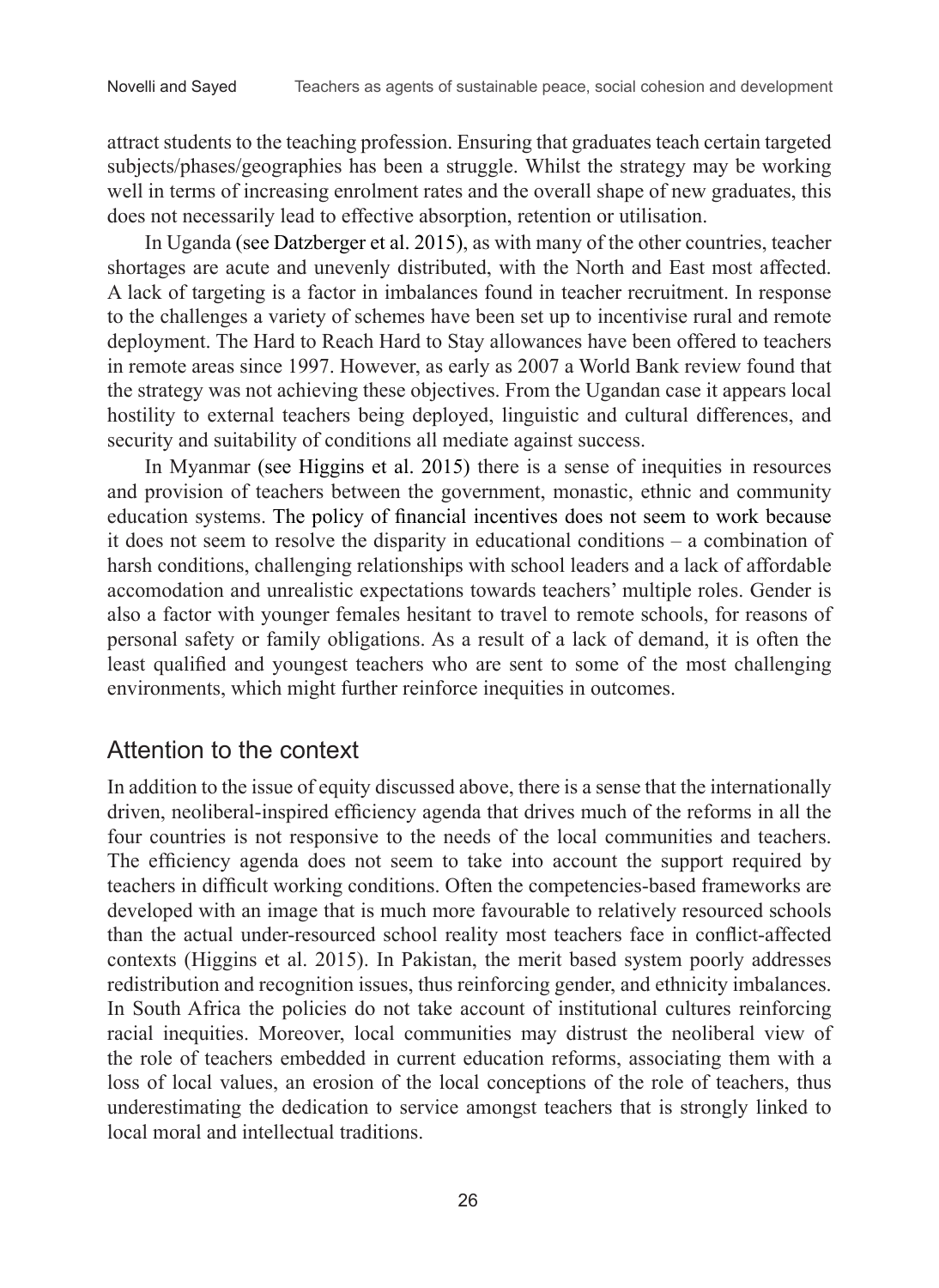As is evident, there remain serious challenges to redressing equity and taking account of local contexts**.** Incentives and interventions need to redress the legitimate concerns of teachers and be based on sound evidence. Similarly, reflection should be made, dependent on context, as to whether resources are better focused on ensuring local marginalised community members are encouraged to enter the profession and be located in their own regions and stay there or measures introduced to encourage diversity of teacher recruitment, deployment and retention. Training local teachers in remote communities and providing them with incentives might enhance and promote key local and regional 'recognition' issues – cultural, ethnic and linguistic, but may undermine the potential for nation-building and national 'recognition' issues. Conversely, deploying teachers to remote areas might promote national redistribution and recognition issues but undermine local communities' sense of identity and self-worth and potentially place at risk the wellbeing of teachers deployed. Each has potential pros and cons in terms of peacebuilding and social cohesion, and policy needs to be grounded in evidence, consultation and holistically developed, with no easy standardised answers.

# INITIAL TEACHER EDUCATION (ITE)

ITE programmes are impacted by the diverse policy environments in the four countries. In Pakistan and Myanmar the evidence demonstrates rapidly transforming policy contexts for ITE. In Pakistan recent policy measures seek to move toward ensuring teaching as a degreed profession whilst in Myanmar the changing political conjuncture has resulted in changes to ITE to make it more responsive to the needs of diverse school sectors. In contrast, South Africa and Uganda have longer histories of ITE policy reforms. In South Africa there is an ongoing policy debate about balancing institutional autonomy, as ITE is located fully within higher education institutions, with the need for a convergence in programme offering. Not surprisingly across all country contexts, the policy discourse is about improving the quality of ITE to enhance learner attainment.

A key tension that runs across all cases is the balance between a narrow cognitive focus on literacy and numeracy (e.g. the litnum strategy in South Africa) and a more expansive focus on ITE that includes non-cognitive aims. To put it differently, there is need for an affective turn in which the values of social cohesion and peacebuilding as articulated in the new SDG goals are embedded within ITE programmes. Different attempts are made to integrate social cohesion and peacebuilding in ITE programmes across the four country contexts. On the one hand, issues of social cohesion and peacebuilding remain implicit in that a focus on classroom pedagogy, inclusive education classroom management and child-centred pedagogy are perceived as enabling teacher agency for change as is the case in for example Pakistan and South Africa. On the other hand, explicit approaches seek to include content and pedagogies for social cohesion in ITE programmes, as is the case in for example the UNICEF led Peacebuilding Education and Advocacy primary school initiative in Uganda and the UNICEF Head Teacher Training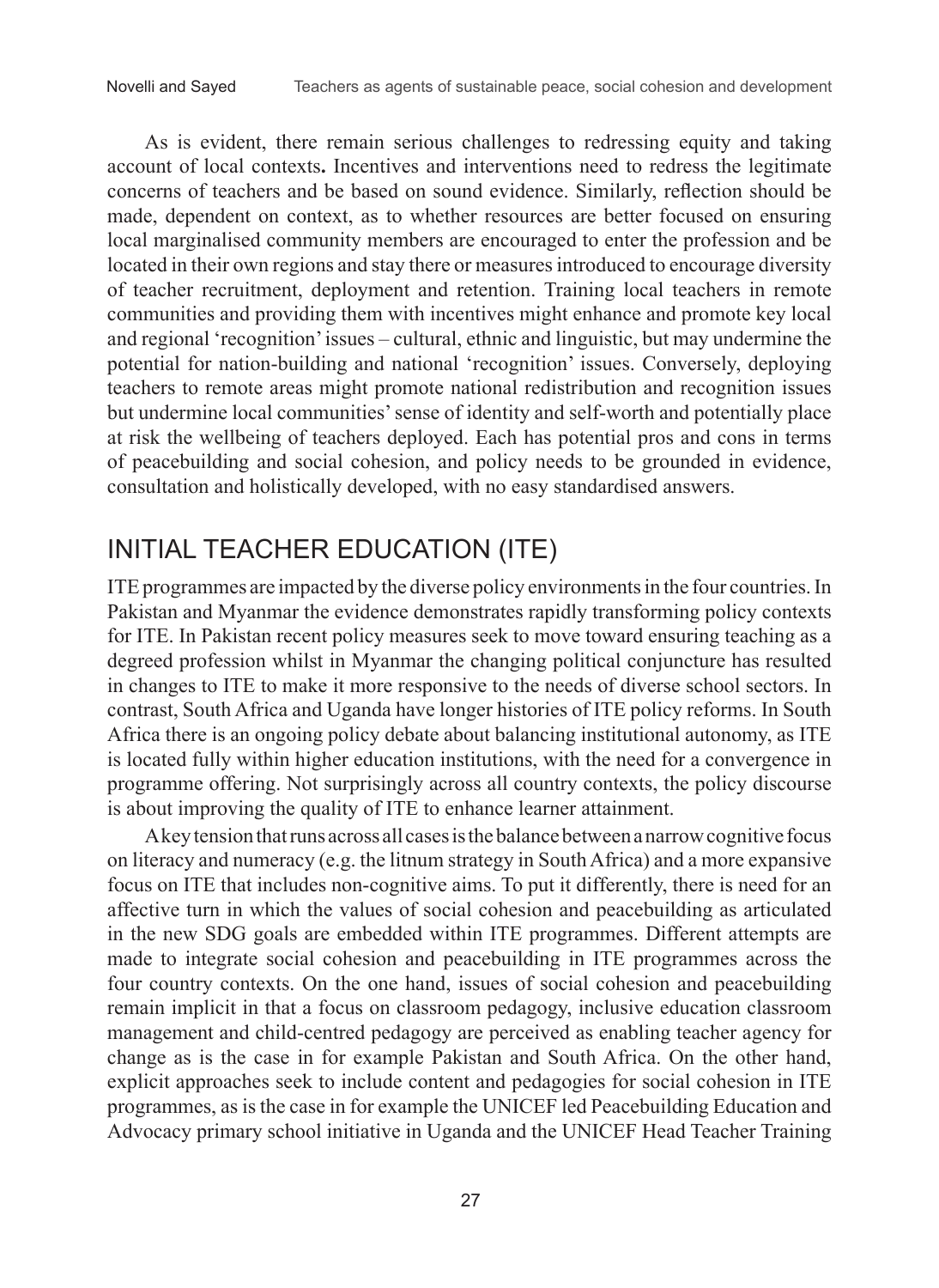in Myanmar. However, even the PBEA programme tends to emphasise generic issues such as college ethos and active teaching approaches rather than harder issues of ethnic/ group conflict. It seems that many of the explicit approaches to peacebuilding and social cohesion are often driven by international agencies with a strong focus on knowledge drawn from the discipline of psychology (e.g. psycho-social care). This is often to the exclusion of other knowledges including those that focus on historical knowledge (e.g. unpacking the histories of conflict) and sociological knowledge (e.g. addressing issues of power and inequity which are often the drivers of conflict).

Peacebuilding and social cohesion in ITE also range on a continuum from the general to the specific. Generic approaches emphasise key skills and competences in ITE such as critical-thinking skills and reflective-practitioner approaches. This is found across all ITE programmes in the four countries. For example, in Pakistan the revised ADE and B.Ed. curriculum is premised on the notion of the teacher as a reflective practitioner and lifelong learner. More often than not, besides the academic focus (e.g. numeracy and literacy) the donor-funded projects in Pakistan aim for inclusion in terms of gender and rural-urban equity. The curriculum does not address language of instruction, religious and sectarian differences, and the widening gap in social classes. Specific approaches are rare but include modules/topics on peacebuilding and conflict resolution and mediation skills, pedagogies of discomfort, pedagogies of hope, and social justice modules, such as in South Africa.

What is most revealing is teacher educators' and teacher education students' understandings and experiences of the ITE programmes in relation to social cohesion and peacebuilding. Their experiences are shaped by the particular historical legacies of each country. In South Africa for example, ITE programmes offer many the first opportunity to interact across racial boundaries and simultaneously they experience clustering of students and groups by racial categories. South Africa reveals interesting and noteworthy understandings of teacher education students of social cohesion and peacebuilding. For many their understandings reflect a view of peacebuilding and social cohesion as personal and inter and intra psychologically focused on notions of respect and trust. Rarely are ideas of social justice, inequality and social activism embedded in their understanding.

ITE programmes offer student teachers the opportunity to practise their pedagogic craft in the classroom through the teaching practicum. Across the case studies capacitating teacher student agency for social cohesion and peacebuilding through this approach remains implicit and is underpinned by the assumption that in managing classrooms and teaching, a student teacher will engage and deal with diversity, trauma and conflict. In rare cases, as in South Africa, explicit efforts are made to ensure that the teaching practicum can become an important means for social cohesion and peacebuilding. Noteworthy is the cross-over practicum in South Africa whereby student teachers are deliberately placed in schools that straddle racial boundaries and reflect different social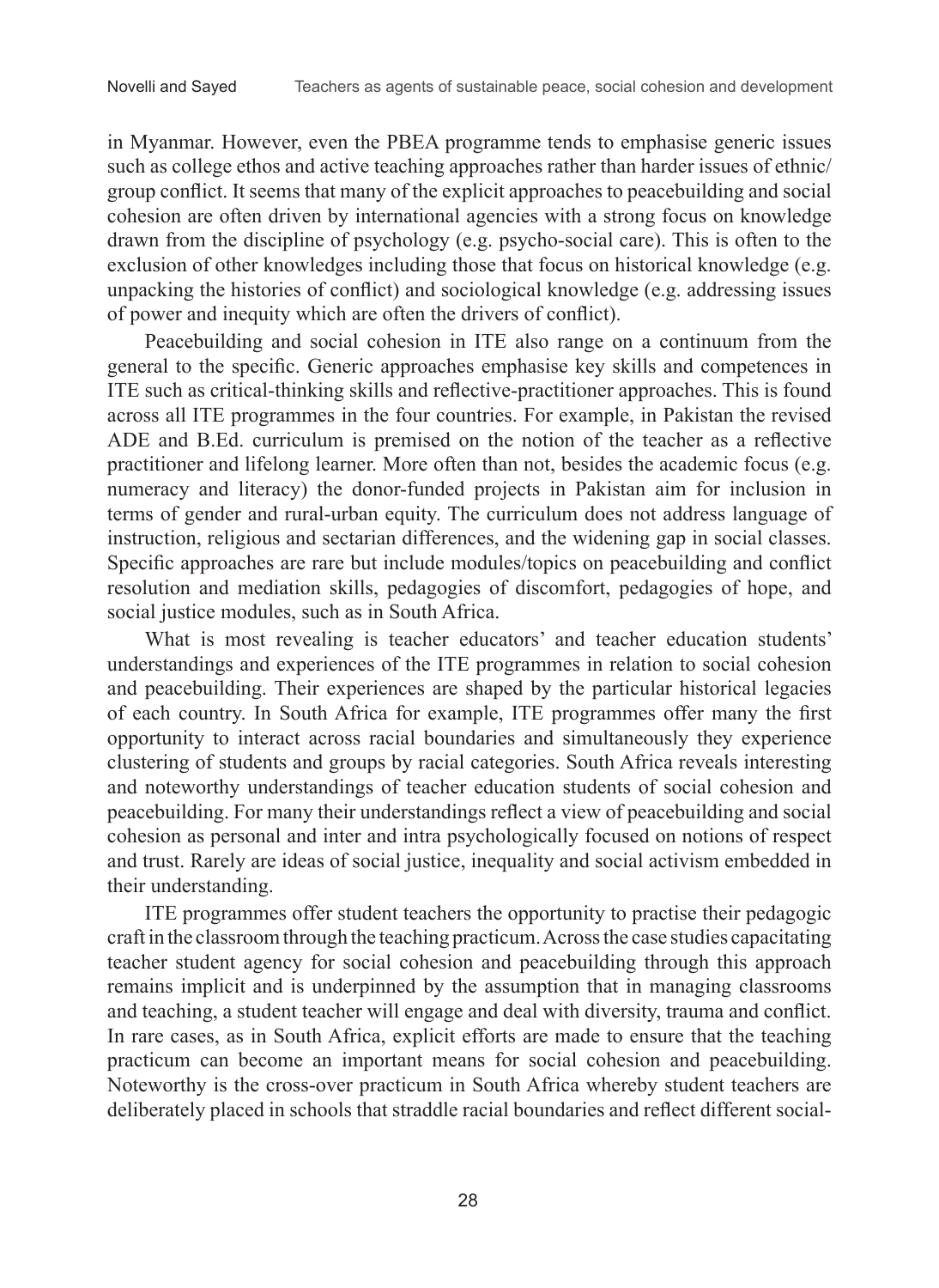economic statuses. In this way a student teacher experiences what it means to teach in different schools that reflect the historical legacy of conflict.

An abiding feature of the four country case studies is that student teachers often find it difficult to translate and transfer their learning from ITE programmes into school contexts upon their appointment as teachers. For example, in Pakistan the revised curriculum of education course entitled 'Methods of Teaching' (HEC 2010, 40) for the Associate Degree in Education (ADE) provides methods of teaching that are very general in terms (e.g. inquiry method, demonstration method, activity and cooperative learning methods [2010, 42]), and the readings mainly draw on Euro-Western sources that may not necessarily have issues of language of instruction to the extent that they are prevalent in the schools in Pakistan. Also, the revised curriculum of teacher education does not take an explicit note of approaches to teaching and learning in multilingual classrooms. Likewise, in Myanmar limited attention to practical challenges faced by teachers, including multi-grade teaching, the teaching of languages other than Myanmar and inclusive education, emerged as key local issues that remained marginal in teacher education. This is not surprising but suggests that ITE programmes are but a stage in activating teacher agency for change and transformation and need to be complemented by continuing professional development.

Across the cases, there was a sense that the educators were unable to realise the full potential of ITEs to enable teachers to be agents of social cohesion. At the ITE institutions visited by the researchers in Uganda college management teams drew attention to diversity of recruitment as a positive factor, particularly in helping to bring Ugandans from different backgrounds together in the interest of national unity. Principals and senior colleagues extolled the benefits of students from different regions mixing to better understand each other, especially through extra-curricular activities. Generally, colleges also provided occasional opportunities for groups to share cultural traditions such as dance with their peers. However, college staff were less explicit as to how diversity emerges in formal class time and the extent to which groups and individuals get the chance to express regional perspectives on issues of concern. Similarly, in Pakistan findings showed that student teachers were very politically aware and held deep insightful views about social cohesion and the role of education and teachers in working towards a unified society built on justice, mutual respect and trust and held concerns on issues of poverty and social class. Yet, it appeared that the emphasis was much more on commonality than exploring the potential tensions present in diversity. Teacher educators saw these issues as peripheral to the core curriculum or brushed them aside as 'out of topic'. Notwithstanding this, there is much to be done to ensure that student teachers experience their initial teacher education as empowering so that they can become active and critical agents of social cohesion and peacebuilding. The case studies point to fostering trust, respect and belonging in and through the programmes as measures to enable this.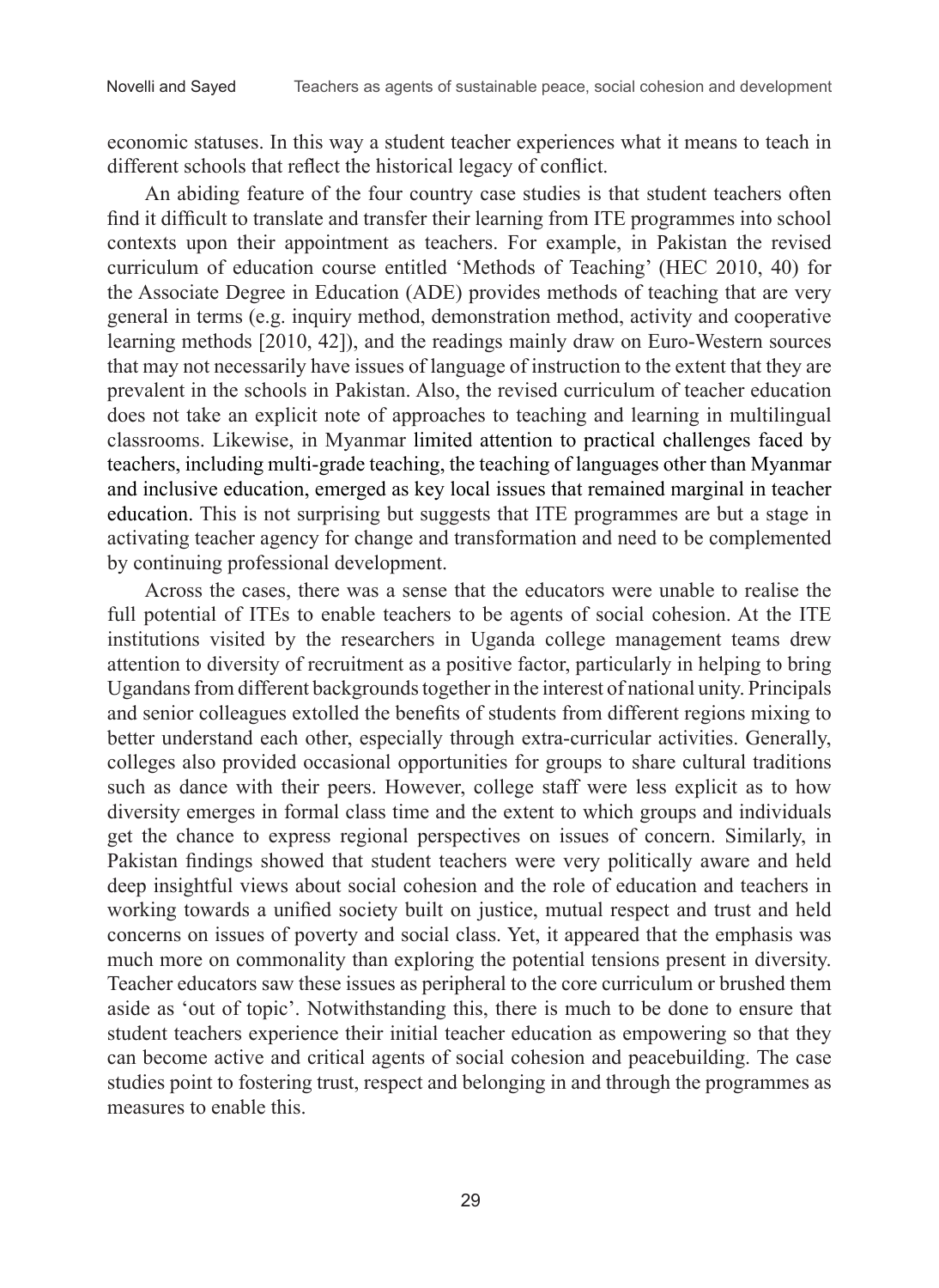Central to our concerns in this research is that the need for subject-confident highly trained teachers who can work in schools and provide students from all backgrounds with high quality subject teaching is a crucial contribution to making possible peacebuilding and social cohesion aspirations of social mobility and employability – redistribution. However, teachers trained to be committed to the promotion of representation, recognition and reconciliation – that is, to support democracy and the voices of their students, respect and value diversity and promote peace and reconciliation – are far more likely to deliver transformational learning that can build peace, social justice and social cohesion. That is to say that there does not need to be a trade off between efficiency and equity – the cognitive and the affective – and more holistic teacher training has the potential to deliver this.

The geographical location of ITEs and regionally inequitable professional support mechanisms for teachers also seem to contribute to inequities. For example, the Myanmar case study suggests that the logistics, upheaval and expense of undertaking teacher training in another area can make it difficult for aspiring teachers from ethnic and rural areas to access these institutions. As a result, the correct or incorrect association of government school teachers as belonging to the majority (Bamar, Buddhist) population is further reinforced, often leading to such teachers being perceived as outsiders in the areas to which they are deployed. Similarly, structurally, teacher education provision perpetuates the perception that conflict-affected areas are less favourably treated in Uganda, reinforcing regional disparities.

### TEACHERS, THE CURRICULUM AND TEXTBOOKS

Curriculum reform is often a long and complex process. Political will appears central in promoting social cohesion, peacebuilding and reconciliation, and this is dependent on the particular configuration of social forces in each of the four country contexts.

In South Africa, when the ANC government was emerging as the governing party, there was clearly political will to remodel the curriculum, unify messages, de-racialise and detoxify the divisive political culture under apartheid through the idea of the rainbow nation. As noted by Basic Education Minister Angie Motshekga in the Curriculum and Assessment Policy Statements (CAPS<sup>4</sup>) of 2011, these included:

- Healing divisions of the past, establishing a society based on democratic values, social justice and fundamental human rights.
- Improve quality of life and free potential of all persons.

<sup>4</sup> http://www.education.gov.za/Portals/0/CD/National%20Curriculum%20Statements%20 and%20Vocational/CAPS%20FET%20\_%20LIFE%20ORIENTATION%20\_%20GR%20 10-12%20\_%20WEB\_E6B3.pdf?ver=2015-01-27-154251-017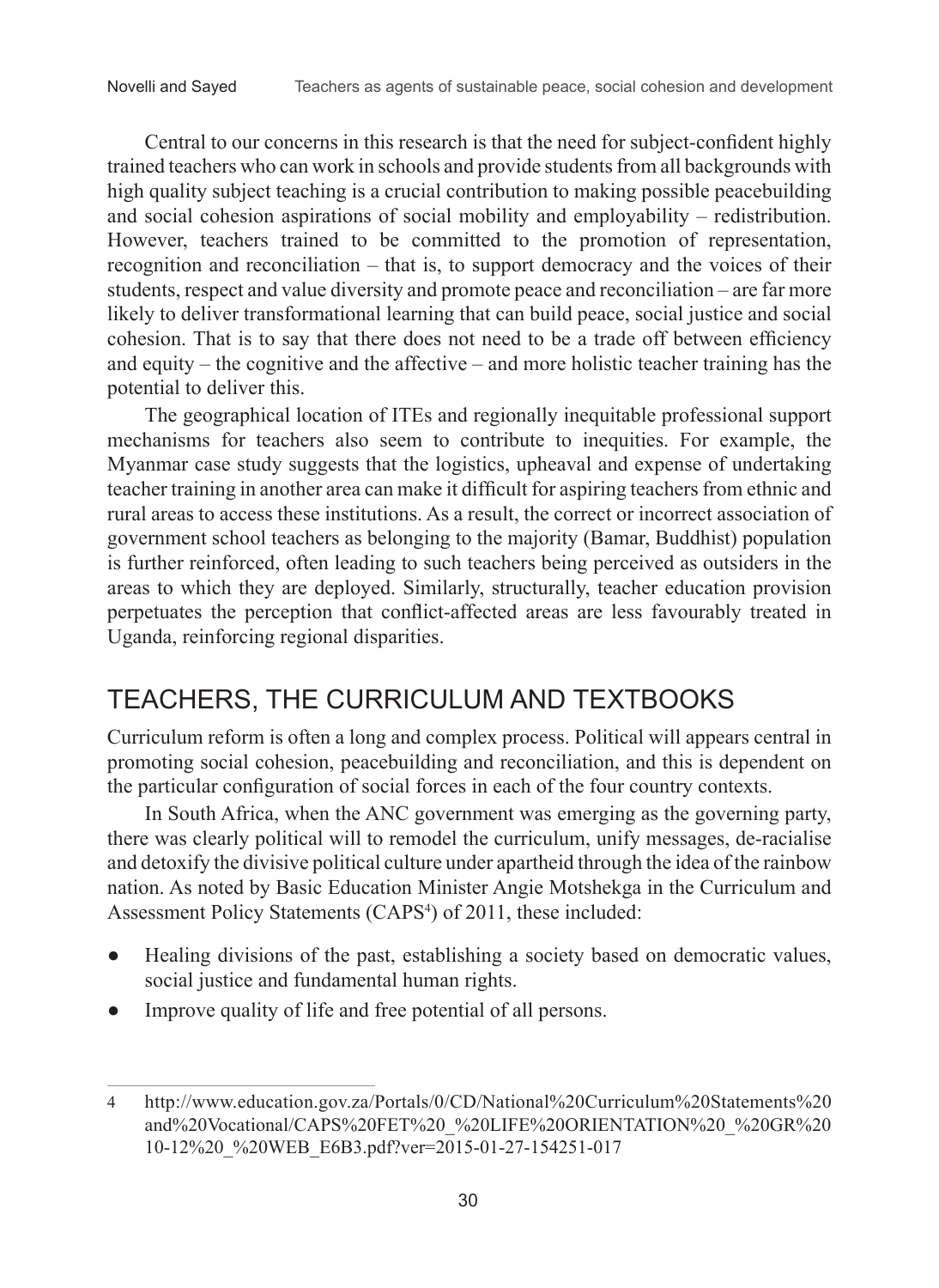- Lay foundations for a democratic, open society where the government is based on the will of the people and equal exercise of law.
- Build a united, democratic SA.

The national curriculum in South Africa is formulated to respond to the dual but often conflicting roles of developing human capital and fostering reconciliation in a historically divided society. This takes place alongside a policy commitment to informing students of South Africa's history, fostering caring and responsible citizenship. The present CAPS curriculum represents an attempt to make the aims of the curriculum more explicit and respond to the critical need for developing literacy, numeracy and problem-solving skills. One of its major outcomes, however, has been the devaluation of the capacity of teachers to work independently due to packed syllabi for all subjects. Another has been the transposal of the same syllabus across schools of differing socio-economic and racial composition, with little recognition of how knowledge contained in the curriculum is taken up in different contexts. While both the curriculum and textbooks reviewed for this research are not without their critics, there is a clear attempt to be more representative of the different communities, religions, and divergent histories that encompass the new South Africa.

In Myanmar, where transition from military rule remains a work in progress, political will and political divisions make progressive reform more complex. The parallel education systems each reflect the dangers of ethno-centrism in the curriculum, reflecting as they do very particular cultural histories that if transition is to be possible need to be reconciled. The research does note however some evidence of teachers on both sides of the divide mediating difficult texts in the interests of building unity and to 'swim against the current' (Metro 2015, 12 in Higgins et al 2015). In Myanmar, as with other cases (Uganda, Pakistan), innovation appears often to be coming from external agencies. With support from JICA, Myanmar's primary level basic education curriculum is being reformed in a process that started in March 2014 and is due to be completed in October 2019. The reform addresses pedagogy, content, the representation of different groups, reducing reference to the military and issues related to violence. However, in the context of ongoing military rule, curriculum developers were aware both of the need to respect ministry sensitivities while doing justice to their sense that curriculum reform should reflect national renewal and aspiration.

In Pakistan, post-9/11 curriculum reforms remain highly politically charged, with concerns with radicalisation, militancy and marginalisation amongst Pakistan youth leading donors to actively engage in this domain, whilst being countered with concerns of external interference in the internal affairs of the country, fear of cultural reform and the undermining of the centrality of the Islamic religion in the public sphere. Current curriculum reform in Pakistan, as a result, appears to have been contested by various actors. Under pressure from international actors and local civil societies curriculum reform processes resulted in the National Curriculum (NC) 2006. The NC 2006 is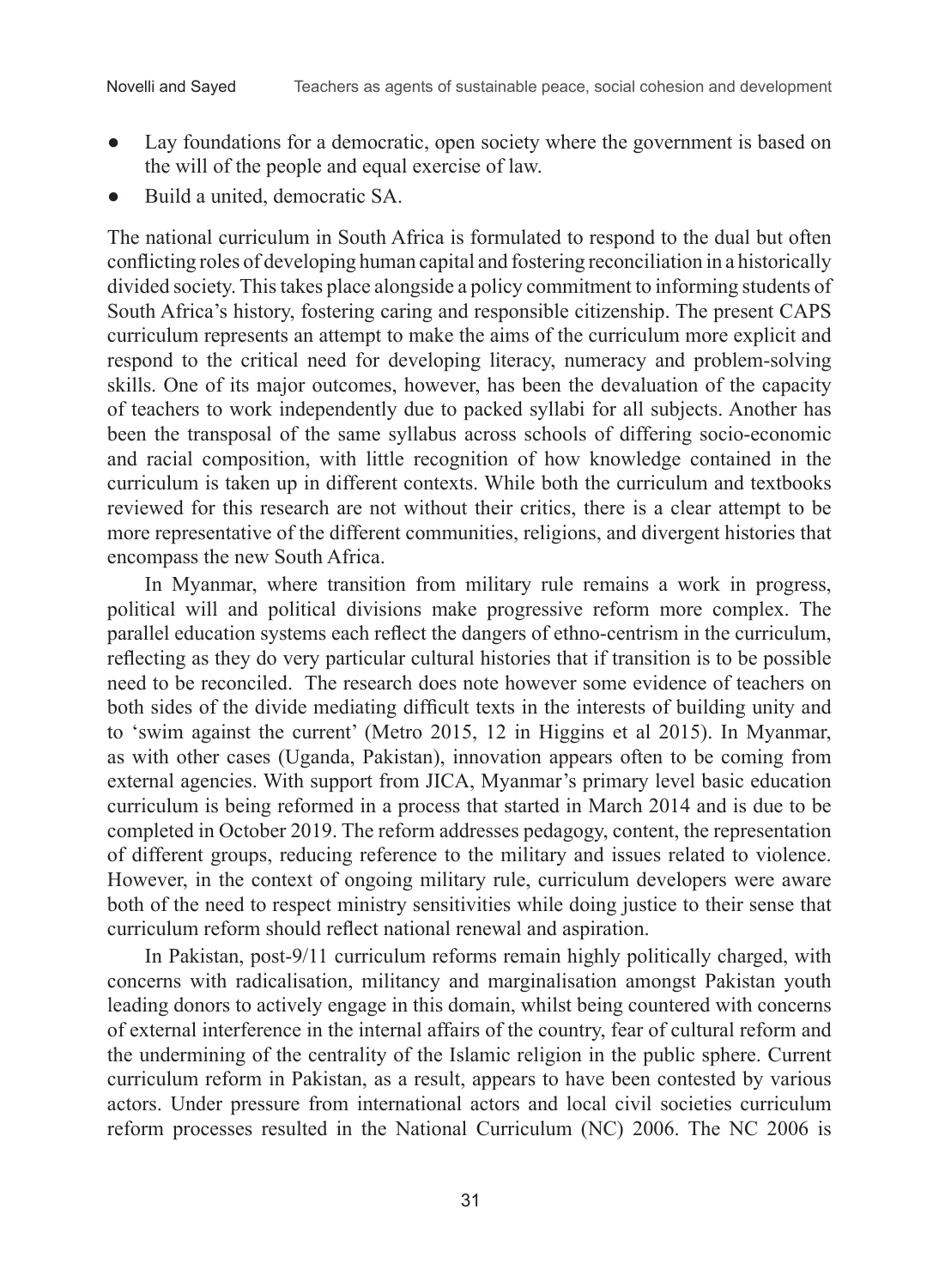technically an improved curriculum as it takes a 'standards and benchmarks' approach to curriculum content and process that provides a focus on learning outcomes. Textbook development has been liberalised so that it is no longer the sole domain of the provincial textbook boards. However, the stringent review process ostensibly for adherence to the NC 2006 is ideologically driven and coercive in nature. National messages and implications for social inclusion are varied across subjects ‒ English IX and X promotes cultural sensitivity and inclusion, Mathematics in NC 2006 for classes IX and X is distant and not situated in the socio-cultural environment and Pakistan studies for classes IX and X is assimilationist in orientation and privileges Muslims as citizens of Pakistan. In general, NC 2006 lacks adequate attention to space and voice for diverse groups, particularly women and religious minorities.

In Uganda, dimensions of social cohesion and peacebuilding in the curriculum appear to have been periodically added, often with the intervention and support from external agencies. UNESCO's influence in terms of citizenship education and UNICEF's influence in terms of peacebuilding appear evident. There is evidence in the Uganda report of more ambitious reforms underway, with the NCDC developing a studentcentered approach to promoting peacebuilding. Also, there is a greater attention to the recognition of difference related to geographical, tribal, religious, gender and linguistic diversity. The authors of the Uganda country report underline the need to teach the revised curricula ensuring that in social studies and other areas of the curriculum they have the pedagogy to engage pupils on contemporary social, cultural and political issues that impact on everyday lives; moreover, they emphasise the need to facilitate clubs, societies and activities that encourage positive social activism in the school and community and the need to put greater emphasis in the curriculum and in extracurricular activities on aspects of traditional cultures that contain a reconciliatory dimension. As with many aspects of Uganda's educational system, curriculum policy is generally sound and informed, but implementation is weak. Until the structures are in place for the effective communication of curriculum reform to colleges, schools and teachers the undoubted progress made at NCDC remains aspirational.

Debates around the History curriculum reflect the centrality of this subject across all contexts. In South Africa, critics lament an incomplete image of South African history that privileges Western history and development over the experiences of the country and the continent. There are also issues with the presentation of an ANC-dominant history of the struggle against apartheid and the emphasis on particular persons and symbols rather than a mass people's struggle. The *New Generation History* textbook for Grade 11 in South Africa reflects a growing interest in promoting pedagogies of critical inquiry whereby teachers explore issues of race, gender, class, xenophobia, human rights, power dynamics, genocide and their historical impact. In Myanmar, History remains highly contentious in a divided education system rooted in very different ethnic and political traditions. While some teachers' attachment to sectarian approaches to teaching History seemed to limit their peacebuilding agency, other teachers within government and ethnic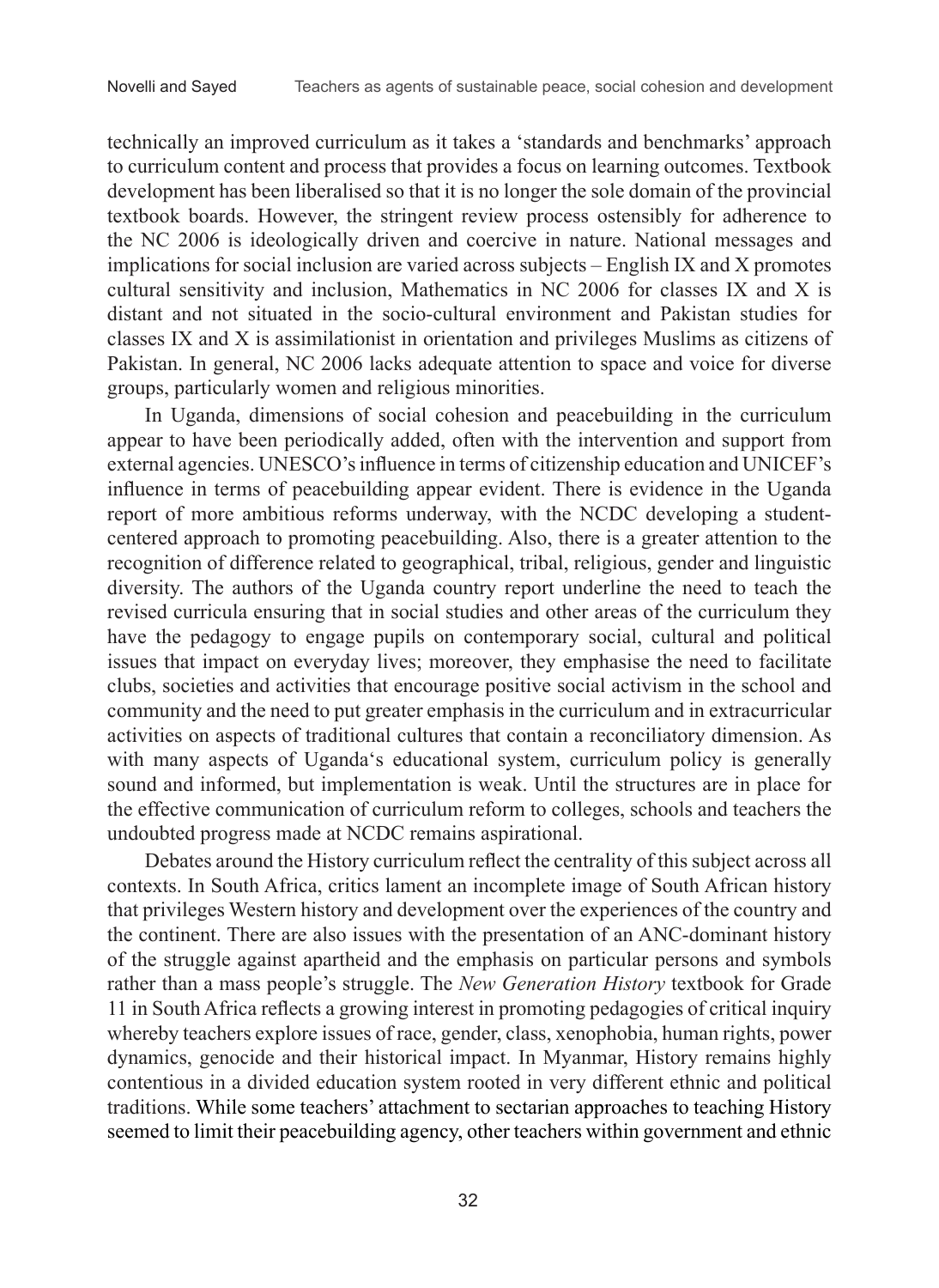systems were aware of the potential of History to contribute to peacebuilding, but were constrained by existing curricula frameworks. Similarly, in both Pakistan and Uganda issues of who gets represented in History, whose heroes and heroines get mentioned, how conflictual relationships with other countries are represented (e.g. India in Pakistani texts) are central to the discussion.

An interesting debate emerges across all the case studies on the differences in and emphasis between how the curriculum and textbooks deal with peacebuilding and social cohesion. One approach emphasises the generic inter-personal domain, focusing more on learning to live together, citizenship and values, rather than addressing difficult subjects and themes pertaining to justice more directly. In the case of Uganda, this is evident in the imprint of UNESCO's work, with the NCDC expressing a core set of values such as: the importance of serving societal needs, supporting literacy, numeracy and skills transferable to economic life, building national unity while reflecting diversity etc. In contrast in South Africa, there is coverage of difficult issues: depression, suicide, rape, HIV, gun crime, and gangs etc. However, as noted in the review, there is a sense that social cohesion and peacebuilding subjects such as 'Life Orientation' are often seen as easy, non-essential subjects, and often get crowded out with an ever-expanding curriculum.

Similarly, a discussion over the timing of different types of interventions in the school cycle is evident. More generic inter-personal content and topics are dealt with earlier and more difficult issues raised later in secondary education. However, as the authors of the Uganda report query, in a country where a majority of young people presently do not advance through secondary education can educators afford to leave the treatment of difficult national questions to the secondary curriculum?

Central to the debate on peacebuilding and social cohesion curriculum reforms in all the countries are issues of process (who is involved in the development of reforms), content (what is included and where), timing (when it is taught) and implementation (how it is taught). There are clear challenges in all domains. Curriculum reform, quite rightly, is a highly sensitive issue, particularly in relation to social cohesion and peacebuilding, and requires political sensitivity. As a result, agencies like UNICEF and UNESCO appear to favour implicit but quite generic – 'learning to live together' – approaches inherited from global 'peace education' models. The danger with these types of models is they tend to avoid local contextualised issues of conflict, ethnicity, and class relations that often constitute the real drivers of conflict. The danger inherent in this approach is that it avoids debating local issues of social injustice, redistribution, recognition and representation and may inadvertently contribute to reinforcing these inequalities through a 'pacifying' rather than transformatory approach, favouring forgiveness over justice and acceptance over social transformation. While dealing directly with key issues of racism, injustice, ethnic divisions, and conflict histories is difficult and requires teachers with strong skills, it has the potential to promote much more grounded and locally relevant knowledge that might contribute to transformatory outcomes.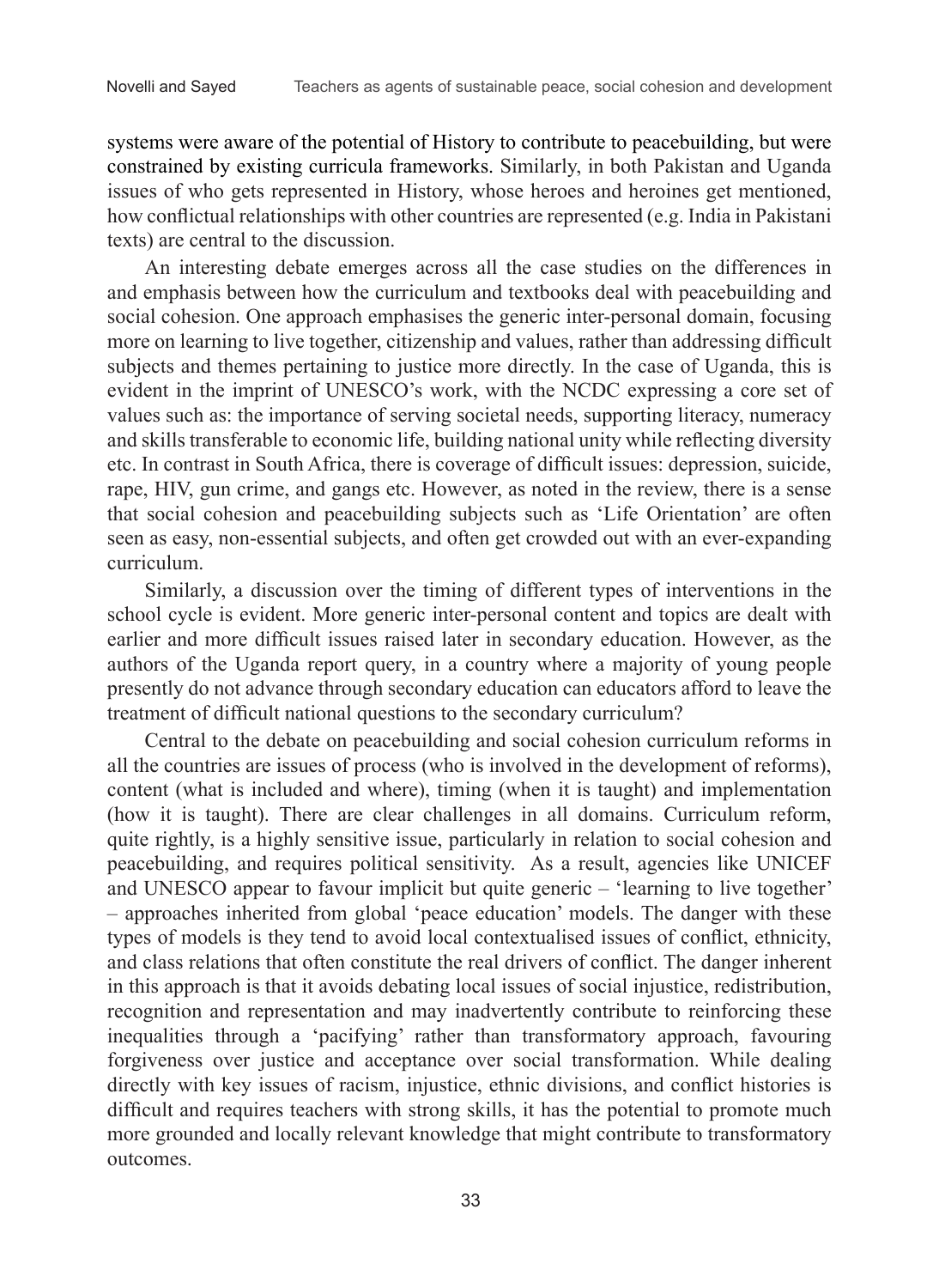### CONCLUSIONS ON TEACHERS, PEACEBUILDING AND SOCIAL COHESION

In this final conclusion we try to distill some messages from the research evidence. First, a fair deal for teachers in terms of pay, conditions of service and status is foundational: poorly paid, demoralised and over-worked teachers are unlikely to become change agents. Second, context is important to render a historicised and realistic account of inequality and its relationship to peace and reconciliation, therefore teacher interventions need to be developed from local and national contexts, not imported and adapted. In different contexts the balance between building national unity and promoting and protecting difference requires conflict-sensitive and contextually-based thinking to avoid unintended outcomes. Similarly, promoting generic rights and values is less likely to be transformatory than if peacebuilding issues are tailored to the particularities of the historical and political context and lived realities of teachers and students. Third, building social cohesion and peacebuilding through teachers requires a focus both on the teachers and the teaching ‒ building reflexive practitioners aware of the conflict contexts they inhabit and able to articulate their own prejudices and develop clear positions is a pre-requisite for transmitting those processes on to students. Fourth, promoting peacebuilding and social cohesion is far more than a psycho-social and inter-personal process, and requires interventions across the redistribution, recognition, representation and reconciliation domains: measures for equitable and targeted funding, participation and inclusion are just as important as inter-group contact. Furthermore, compromises are inevitably necessary between redressing the drivers of conflict (often varying degrees of inequality in relation to redistribution, recognition and representation) and working on the legacies of conflict (reconciliation and bringing communities together). The latter requires compromise, which the former can often inflame. Fifth, contextualised peacebuilding and social cohesion objectives in teacher education and in the school curriculum writ large, need to be taken much more seriously, alongside efficiency and human capital priorities: peace and economic development are inseparable and shouldn't be traded off between themselves; a socially cohesive society provides the foundation for economic growth and prosperity and vice-versa. Political will on the part of national and international actors is therefore crucial.

Beyond the empirical findings, the study has also allowed us to test out the veracity of the 4 Rs peace and social justice framework. While its strength lies in its capacity to explore multiple dimensions of injustice: economic, political, cultural and historical, more work needs to be done to highlight the intersections between the different dimensions and the way that they often compound each other. There is a danger in the 4 R approach towards segmentation, which can obscure the complex inter-relationships between different forms of social injustice. Similarly, we have learnt from the research process that the 4 R's analytical strength comes not from the framework itself, but from the quality of the researchers and their knowledge of the context and history of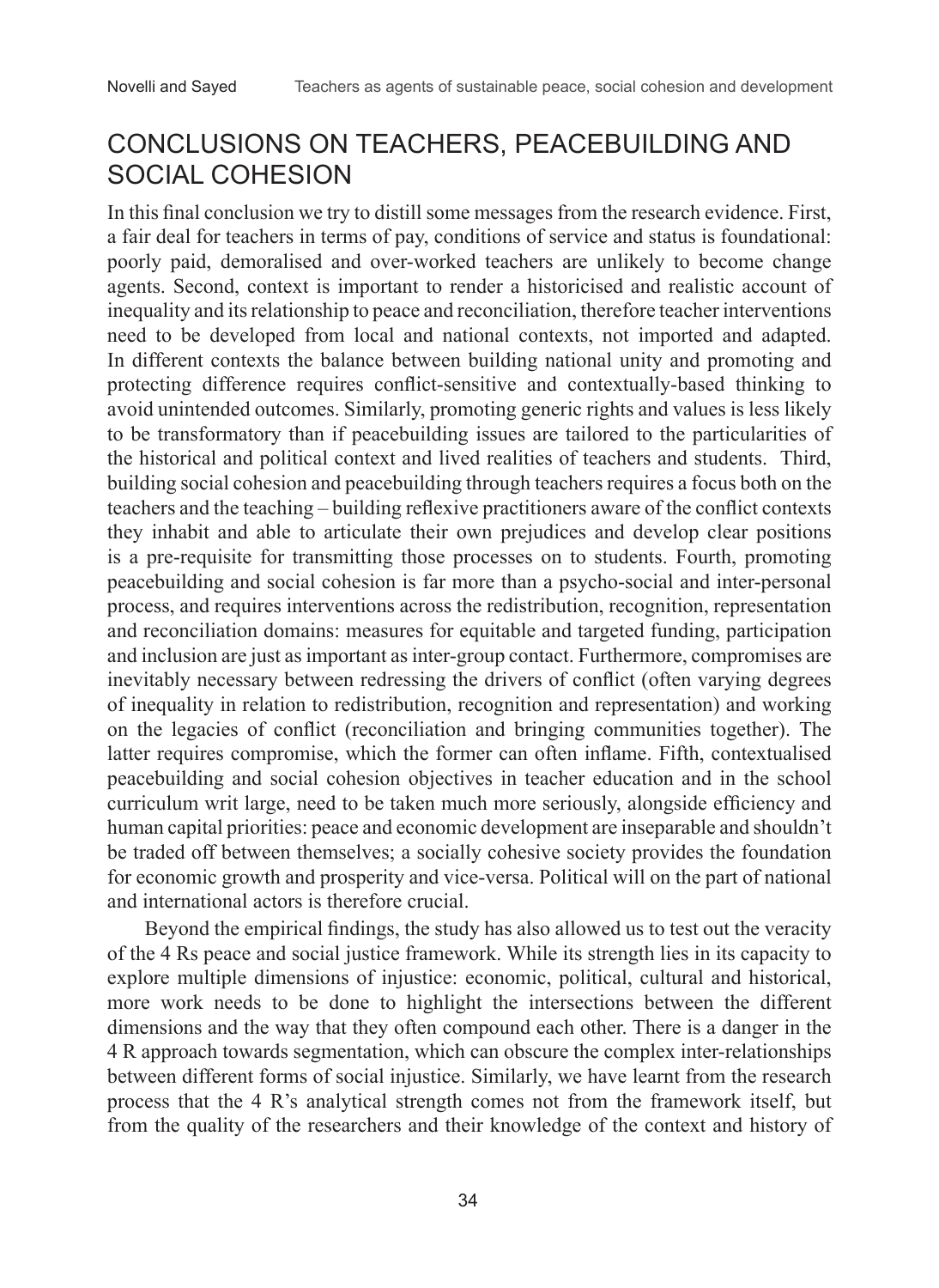the education and socio-economic and political system under investigation. The 4 R's framework is a useful heuristic device for identifying the issues, but understanding their complexity and inter-relationship is time-consuming and requires committed and skillful researchers. In this process, we found that national ownership of the research, led by local researchers, working in close collaboration with international researchers, produced the best results. Finally, we also learnt that more work needs to be done to draw out the tensions between redressing the drivers of conflict in education (redressing inequality) and dealing with the legacies of the conflict (bringing people together). While these are political issues, best left in the hands of policy makers, it is our role as researchers to highlight the nature of the policy choices to be made and their implications.

In conclusion, and in the spirit of optimism with which we wish to approach the research, we should also recognise that in all the case studies teachers represent a potent potential force for change: they are located in almost every village and hamlet, they are often the biggest component of the national civil service, have the greatest potential to alter and improve the life chances of students, are respected and literate members of civil society, and despite the often difficult conditions under which they labour, overwhelmingly retain a strong conviction and commitment to their work. The task of policy makers is to maximise this potential through well thought through, context sensitive, equitable support, management and training  $-$  a difficult, but necessary challenge.

### ACKNOWLEDGMENT

We would like to thank the ESRC-DFID for a research grant for the project *Engaging Teachers in Peacebuilding in Postconflict Contexts: Rwanda and South Africa* (PI: Yusuf Sayed). However, the views expressed in this paper reflect that of the authors and not the funders.

#### **REFERENCES**

- Barber, M. and M. Mourshed. 2007. *How the world's best performing school systems come out on top*. London: McKinsey & Company.
- Cederman, L.E., N.B. Wiedmann and K.S. Gleditsch. 2011. Horizontal inequalities and ethnonationalist civil war: A global comparison. *American Political Science Review* 105(3): 478–495.
- Chisholm, L. 2009. *An overview of research, policy and practice in teacher supply and demand 1994‒2008.* Teacher Education in South Africa Series. Cape Town: HSRC Press.
- Collier, P. and A. Hoeffler. 2004. Greed and grievance in civil war. *Oxford Economic Papers* 56(4): 563–595.
- Datzberger, S., A. McCully and A. Smith. 2015. *Uganda country report: Education and peacebuilding in Uganda.* Research Consortium on Education and Peacebuilding, UNICEF PBEA Programme. Ulster: University of Ulster.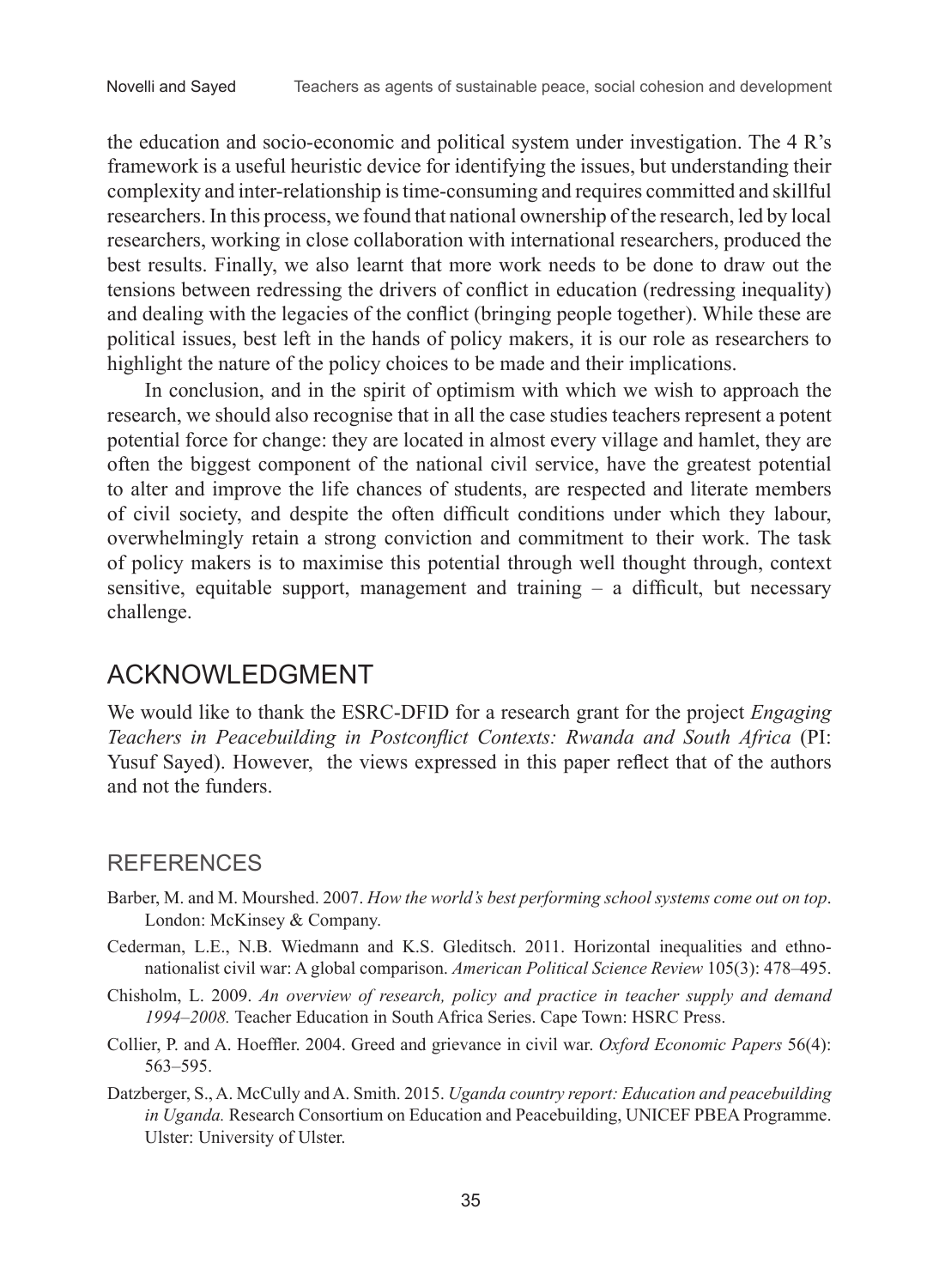- Durrani, N., L. Kadiwal, A. Halai, S.K. Rajput and M. Novelli. 2015. *Education and peacebuilding in Pakistan.* Research Consortium Education and Peacebuilding. Falmer: University of Sussex and Aga Khan University.
- FHI 360. 2015. *Does horizontal education inequality lead to violent conflict? A global analysis*. Washington DC: FHI 360 Education Policy and Data Center.
- Fraser, N. 1995. From redistribution to recognition? Dilemmas of justice in a 'post-socialist' age. *New Left Review* 1(212): 68–93.
- Fraser, N. 2005. Reframing justice in a globalized world. *New Left Review* 36: 79–88.
- Galtung, J. 1976. *Peace, war and defence: Essays in peace research.* Vol. 2. Copenhagen: Ejlers.
- HEC. 2010. *Curriculum of education. B.Ed. 4-year Degree Programme (elementary, secondary), Associate Degree in Education, MS/M.Ed. Education-revised 2010.* Islamabad: Higher Education Commission. Retrieved from http://www.hec.gov.pk/InsideHEC/Divisions/AECA/ CurriculumRevision/Documents/Education-2010.pdf (accessed 14 May 2016).
- Higgins, S., E. Maber, M.T.A. Lopes Cardozo and R. Shah. 2015. Education and peacebuilding in Myanmar. Summary Report. Research Consortium Education and Peacebuilding, University of Amsterdam.
- Lederach, J.P. 1995. *Preparing for peace: Conflict transformation across cultures*. Syracuse: Syracuse University Press.
- Lederach, J.P. 1997. *Building peace: Sustainable reconciliation in divided societies*. Washington DC: United States Institute of Peace Press.
- Metro, R. 2015. Students and teachers as agents of democratization and national reconciliation in Burma. In *Metamorphosis: Studies in social and political change in Myanmar.* Edited by R. Egreteau and F. Robinne. Singapore: NUS Press.
- Naylor, R. and Y. Sayed. 2014. *Teacher quality: Evidence review*. Office of Development Effectiveness: Commonwealth of Australia.
- Novelli, M. 2016. Capital, inequality and education in conflict-affected contexts. *British Journal of the Sociology of Education* 37(6): 848‒860.
- Novelli, M. and A. Smith. 2011. *The role of education in peacebuilding: A synthesis report of findings from Lebanon, Nepal and Sierra Leone [Research Study]*. UNICEF. Retrieved from: http:// www.unicef.org/evaldatabase/index\_61271.html (accessed 11 October 2016).
- Novelli, M., M. Lopes Cardozo and A. Smith. 2015. A theoretical framework for analysing the contribution of education to sustainable peacebuilding: 4Rs in conflict-affected contexts. Retrieved from: http://learningforpeace.unicef.org/wp-content/uploads/2015/05/Theoretical-Framework-Jan15.pdf (accessed 16 June 2016).
- Piketty, T. 2014. *Capital in the 21st century*. Cambridge, MA: Harvard University Press.
- Sayed, Y., A. Badroodien, Z. McDonald, L. Balie, T. De Kock, C. Garisch and K. Foulds. 2015. *Teachers and youth as agents of social cohesion in South Africa.* Research Consortium Education and Peacebuilding. Cape Peninsula University of Technology and University of Sussex.
- Sinclair, M. 2002. *Planning education in and after emergencies*. Paris: UNESCO, International Institute for Educational Planning.
- Stewart, F. 2010. Horizontal inequalities as a cause of conflict: A review of CRISE findings. A Background Paper. World Development Report, 2011. Retrieved from: http://siteresources.